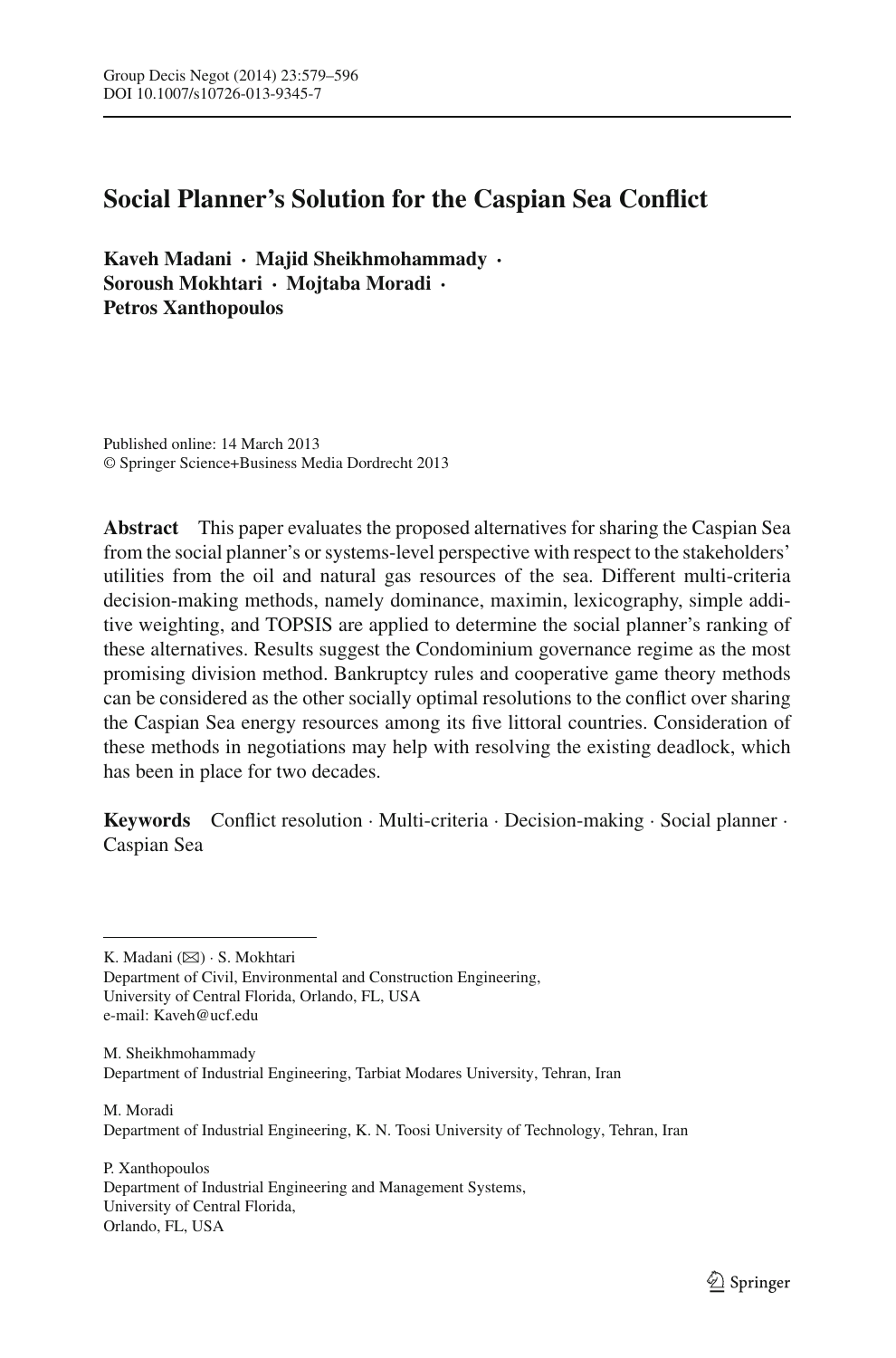Prior to collapse of the Soviet Union in 1991, the Caspian Sea (Fig. [1\)](#page-1-0) was governed based on the two historic treaties between Tehran and Moscow in 1921 and 1940 [\(Ahmadov 2002](#page-15-0)). These treaties ceded free shipping and transport to both riparian states; but they did not address the rights for exploitation of energy resources of the Caspian Sea. Determining a new legal regime that delineates the territorial borders along with the right to access to the natural resources has been the source of conflict among the current five littoral countries of the Caspian Sea: Azerbaijan, Iran, Kazakhstan, Russia and Turkmenistan. The discovery of abundant oil and gas resources in the Caspian Sea has significantly added to the complexities of this conflict, especially with the Newly Independent States of Azerbaijan, Kazakhstan, and Turkmenistan in desperate need of accessing Caspian Sea's valuable oil and natural gas resources [\(Sheikhmohammady et al. 2011](#page-17-0)). Pipeline transit opportunities and strategic importance of the Caspian Sea are the other important factors that make finding a fair governance regime even more difficult [\(Kaliyeva 2004](#page-16-0)). The major reasons for continuation of disagree[ment](#page-16-1) [over](#page-16-1) [legal](#page-16-1) [regime](#page-16-1) [of](#page-16-1) [the](#page-16-1) [Caspian](#page-16-1) [Sea](#page-16-1) [include](#page-16-1) [\(](#page-16-1)Sheikhmohammady and Madani [2008a;](#page-16-1) [Sheikhmohammady et al. 2011](#page-17-0)):

<span id="page-1-0"></span>**Fig. 1** Caspian Sea and its littoral states

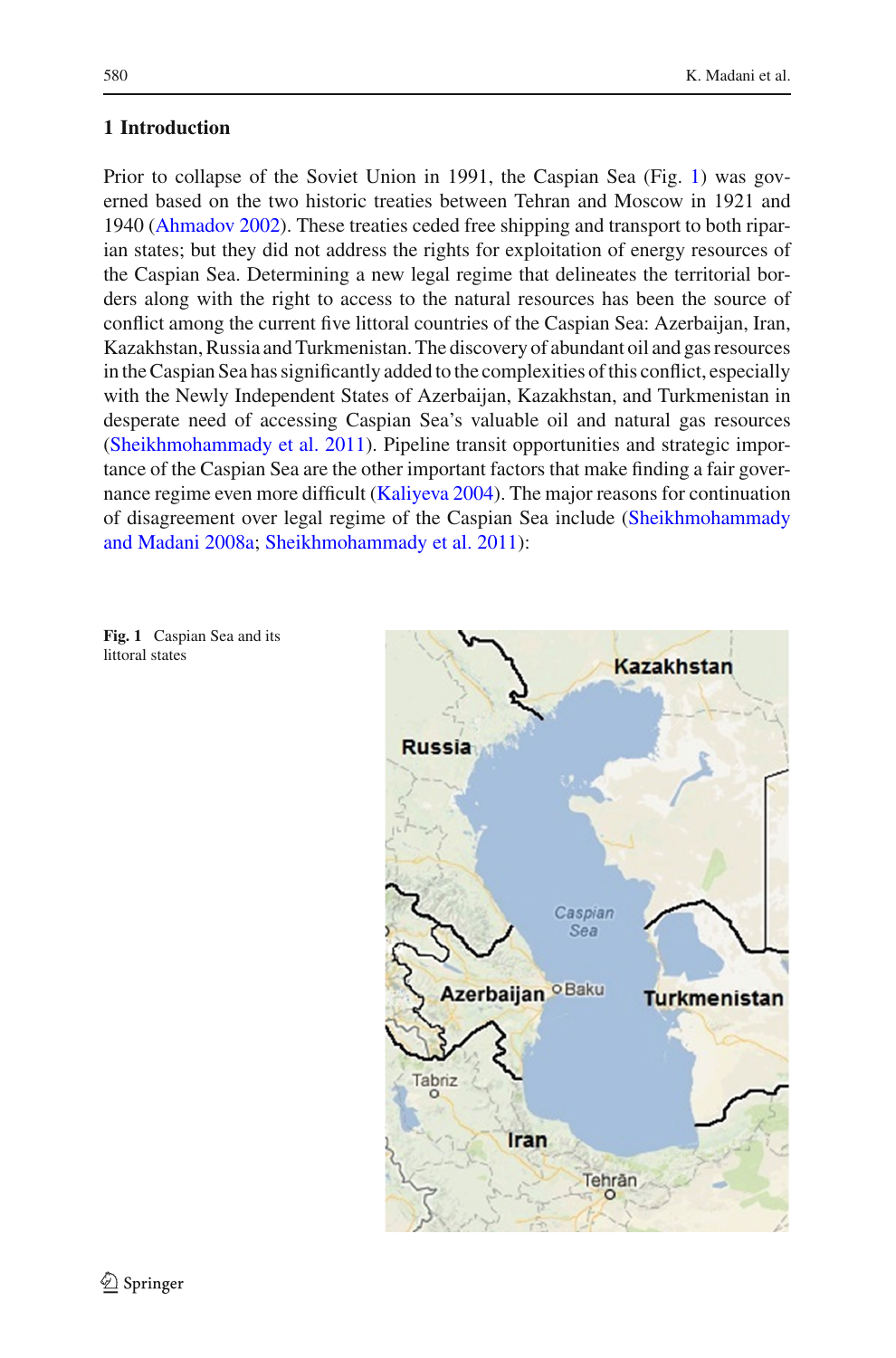- 1. Presence of several disputants with quite distinct expectations: Five countries are engaged in negotiations. This is a relatively large number of beneficiaries for an international trans-boundary water resource conflict, making a compromise solution less likely when the interests of the parties and their proposed solutions to the problem are highly different;
- 2. Interference of external powers and beneficiaries: The United States, European Union, China, and Turkey along with multinational oil companies have different interests in this problem, trying to impact the negotiations in different ways; and
- 3. Ambiguity of the geographical classification of the Caspian Sea: Existing international conventions are not readily applicable to the Caspian Sea as the international scientific and political communities have not yet developed a consensus over classifying the Caspian Sea as a sea or a lake. If Caspian Sea is to be considered a lake, a Condominium regime might be applicable under which no country has exclusive right and a joint sovereignty will govern the lake. However, being the largest enclosed water body on earth by area and having oceanographic characteristics that are typical of seas put applicability of the Condominium regime into question [\(Sheikhmohammady and Madani 2008a](#page-16-1)). As a sea, Caspian Sea could be divided using equidistance median lines, based on the International Law of the Seas. Under this law, also referred to as the 'sectorial division" method, each country has exclusive rights within its maritime boundaries [\(Ahmadov 2002\)](#page-15-0).

During almost two decades of negotiations, five major governing/sharing methods have b[een](#page-16-1) [proposed](#page-16-1) [by](#page-16-1) [the](#page-16-1) [riparian](#page-16-1) [states](#page-16-1) [\(Kaliyeva 2004;](#page-16-0) Sheikhmohammady and Madani [2008a\)](#page-16-1):

- C: Condominium status applying to both the surface and the seabed;
- Dm: Division based on the International Law of the Seas;
- De: Equal division, allocating 20 % of the sea and the seabed to each state;
- Ds: Division based on the old Soviet maps; and
- DC: Division of the seabed based on the International Law of the Seas with Condominium status on the sea surface.

The negotiating parties have different preferences over the suggested governance methods with respect to their national economic, political, military, and strategic interests. Relying on other abundant energy sources and not in immediate need of the energy sources of the Caspian Sea, Iran and Russia have shown more interest in the Condominium governance. On the other hand Azerbaijan, Kazakhstan, and Turkmenistan with urgent need of access to valuable energy resources favour methods that provide exclusive rights. Over the two decades of negotiations, the negotiating powers have strategically made some changes in their positions. For example, in 2000, Iran declared that it only accepts resolutions that leads to at least 20 % of the Caspian Sea surface and its subjacent bed, resulting in consideration of the equal division (De) method as one of the division alternatives. However, Azerbaijan and Kazakhstan strongly objected this resolution. In response, Russia proposed a dual division method (DC), which is more acceptable than Iran's suggested method to the Newly Independent States. Yet, none of the proposed methods has received enough support from all negating parties and the conflict has remained unresolved since the start of negotiations in 1993.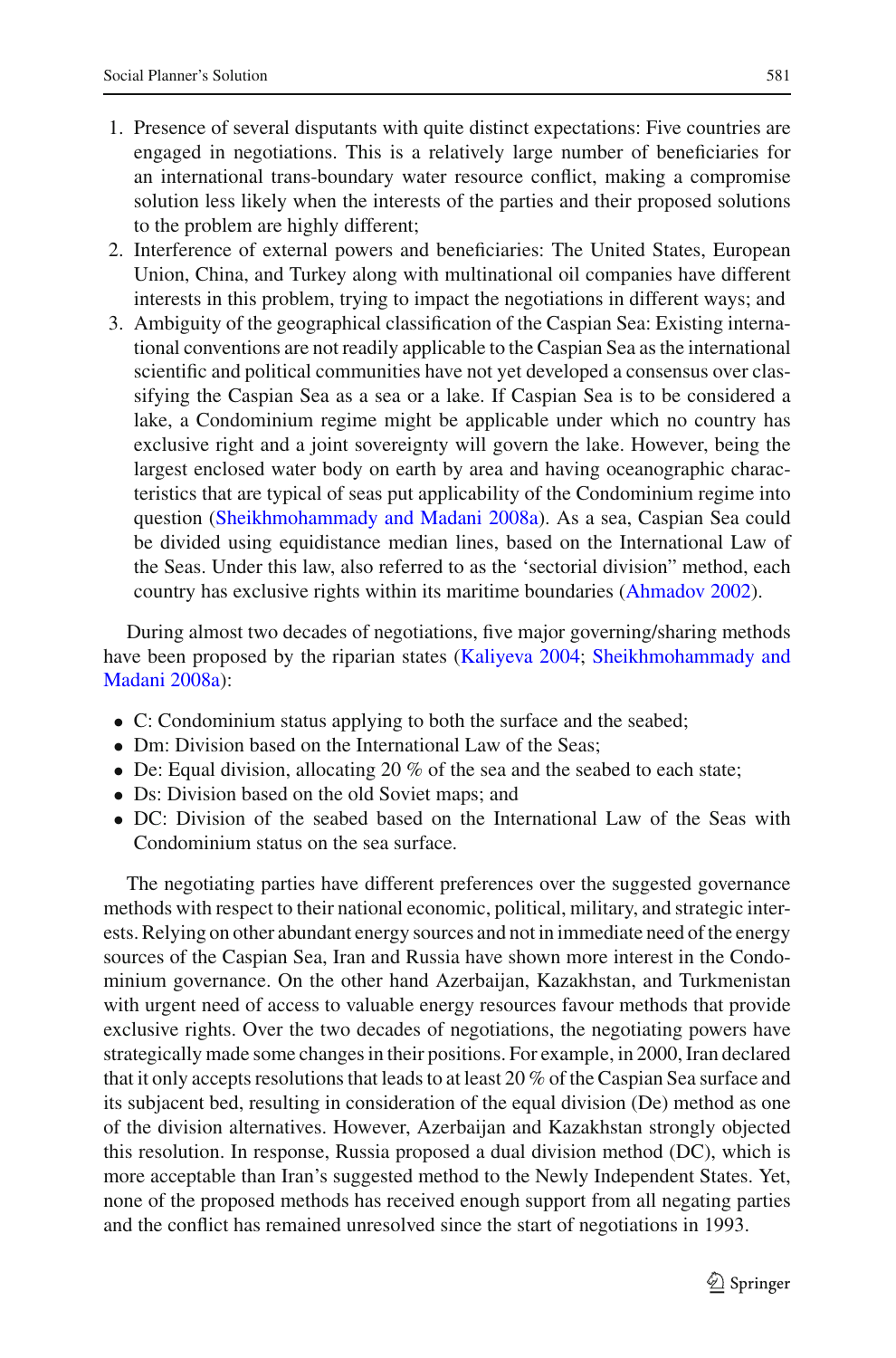The Caspian Sea transboundary water conflict has been the subject of few recent studies, which can be divided into two categories. The first category includes the studies that used descriptive approaches to identify the most likely outcome of the negotiations under different scenarios/conditions. [Sheikhmohammady and Madani](#page-16-1) [\(2008a\)](#page-16-1) applied different fallback bargaining methods [\(Brams and Kilgour 2001](#page-15-1)) to identify the likely outcome of the on-going negotiations. Under this descriptive approach it was assumed that Caspian Sea negotiators bargain over the solution to the conflict, starting with their most preferred outcome and then falling back, in lockstep, to less preferred outcomes until there is one solution that receives enough support by the parties. Due to differences in rationales of the fallback bargaining methods, the study could not find a unique solution to the problem, implying that the practical outcome is highly sensitive [on](#page-17-0) [how](#page-17-0) [negotiators](#page-17-0) [might](#page-17-0) [pursue](#page-17-0) [the](#page-17-0) [bargaining](#page-17-0) [procedure](#page-17-0) [\(](#page-17-0)Sheikhmohammady et al. [2011\)](#page-17-0). Nevertheless, the authors discussed that given the earlier agreement of the negotiating parties, which mandates that the legal regime should be unanimously acceptable by all littoral states; unanimity fallback bargaining method might be the most promising method to be used by the parties. Under this rule the minimum support level would be reached after multiple fallbacks, which seems to be unrealistic as some parties might leave negotiations if there is no compromise after few fallbacks, as suggested by the fallback bargaining with impasse method. This method suggested that the parties cannot [agree](#page-16-1) [over](#page-16-1) [any](#page-16-1) [of](#page-16-1) [the](#page-16-1) [five](#page-16-1) [proposed](#page-16-1) [division](#page-16-1) [rules](#page-16-1) [\(](#page-16-1)Sheikhmohammady and Madani [2008a](#page-16-1); [Sheikhmohammady et al. 2011\)](#page-17-0). In the same study [Sheikhmohammady and Madani](#page-16-1) [\(2008a\)](#page-16-1) applied different social choice methods or voting rules to identify the most likely outcome of the negotiations if the parties try to select the final outcome using one of the common voting rules. Under this descriptive approach the likely outcome of voting procedure was identified based on six wellknown social choice rules. Except for the plurality rule, which suggested both Condominium governance (C) and division based on the Soviet maps (Ds) as the solution under voting, all other rules unanimously suggested Ds as the solution. Nevertheless, the authors discussed that outcome prediction based on social choice rules might not be valid in practice, as the nature of international Caspian Sea negotiations is much more complex than what captured by social choice methods. Furthermore, these methods did not consider how unequal powers of the parties might affect the outcome of negotiations [\(Sheikhmohammady and Madani 2008a](#page-16-1); [Sheikhmohammady et al. 2011\)](#page-17-0). To address the effect of unequal powers of the parties (military, economic, political, etc.) on the outcome of negotiations [\(Sheikhmohammady and Madani 2008b](#page-16-2)) proposed a new descriptive conflict resolution approach. By considering the negotiators' powers as an important determining factor in predicting the outcome their Asymmetric Multilateral Negotiations model suggested division based on the International Law of the Seas (Dm) as the most likely resolution of the conflict. Their results suggest that the final outcome of Caspian Sea negotiations may not necessary match the outcome selected by voting rules as the parties can influence the negotiation process using their powers.

The second group of Caspian Sea conflict studies includes the studies that use normative approaches to prescribe the optimal resolution for this transboundary water resource conflict. [Sheikhmohammady and Madani](#page-16-3) [\(2008c](#page-16-3)) suggested considering the Caspian Sea conflict as a bankruptcy problem in which the total beneficiaries' claims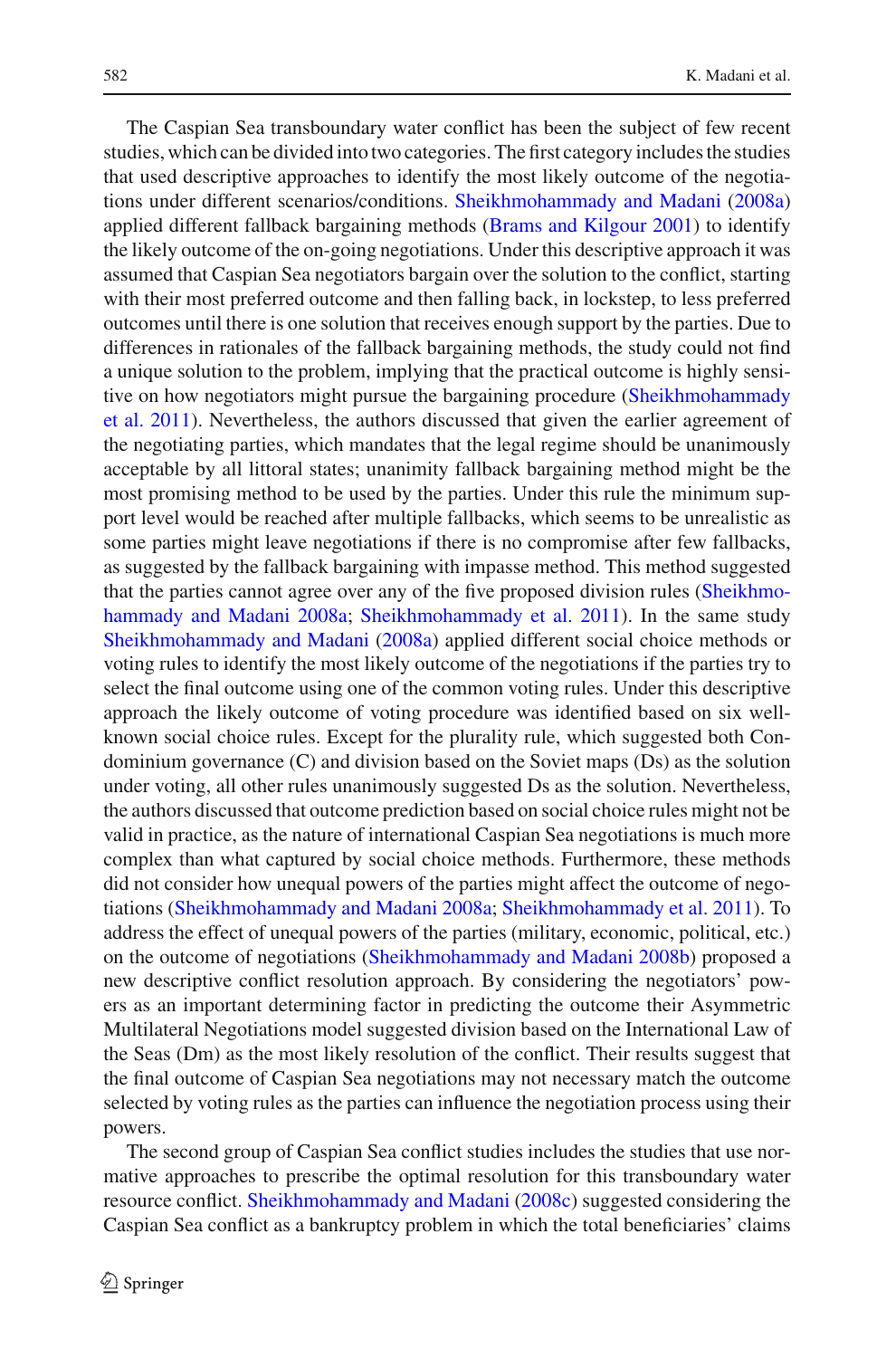of oil and gas is more than the amount of available oil and gas. Three bankruptcy solutions, namely the Proportional (P), Constrained Equal Award (CEA), and Adjusted Proportional (AP) rules [\(Dagan and Volji 1993\)](#page-15-2) were then used to prescribe fair allocations of the a[vailable](#page-16-4) [gas](#page-16-4) [and](#page-16-4) [oil](#page-16-4) [resources](#page-16-4) [to](#page-16-4) [the](#page-16-4) [parties.](#page-16-4) [In](#page-16-4) [another](#page-16-4) [study,](#page-16-4) Madani and Gholizadeh [\(2011](#page-16-4)) suggested resolving the conflict within a cooperative game theory framework. They suggested the 1940 treaty between Iran and the USSR as the basis for estimation of the non-cooperative (status-quo) resource shares of the parties, i.e. the values of oil and gas resources within the 10-mile distance from the shoreline of each country. The Nash-Harsanyi, Shapely, Nucleolus, and τ-value solution methods were then used to estimate the fair and efficient shares of the parties under cooperation, i.e., values of the total oil and gas resources each country should receive [under](#page-16-5) [a](#page-16-5) [cooperat](#page-16-5)ive resolution to the conflict.

Rouhani et al.[\(2010\)](#page-16-5) developed the Caspian Sea Negotiation Support System (NSS) to facilitate estimation of countries' shares under different division scenarios and developing optimal marine boundaries for sharing the Caspian Sea. Their study results suggest a high sensitivity of negotiators' utilities to division rules due to the nonuniform distribution of oil and gas fields. They conclude that developing any resolution to the conflict must be based on the value of resources in seabed and the countries' utilities. This was indeed ignored by the descriptive studies of Caspian Sea conflict, which did not consider the parties' oil and gas utilities from the five suggested division solutions. In these studies, the preference orders of the countries over the five proposed solutions were speculated based on the history of the conflict and the information revealed by the negotiating parties over the course of negotiations since 1993. On the other hand, the perspective studies of the conflict, which were considered the values of oil and gas resources to suggest optimal resolution, did not compare their suggested schemes with the five solutions proposed by the negotiators. Therefore, these solutions may not be necessarily preferred by the parties to the solutions, which are under consideration in negotiations.

To bridge the gap of previous studies of the Caspian Sea conflict this study establishes a firm basis for comparison of the solutions that have been proposed so far by the negotiation parties as well as the independent researchers. First, the preference orders of the countries over the proposed solutions are determined based on the value of oil and gas resources each country receives under different division rules or resource allocation schemes. The overall order of the proposed solutions is then determined from a systems (impartial social planner) perspective, using a range of multi-criteria decision-making (MCDM) methods. Finally, to understand how the negotiators' powers might affect the system's solution, weighted ranking of the division alternatives are developed.

# **2 Multi-Criteria Decision-Making (MCDM)**

MCDM methods have been widely used in the operations research literature over the past decades [\(Wallenius et al. 2008](#page-17-1)). Given that water resources management problems often involve conflicts among the objectives of a single decision-maker in charge of a water system or interests of multiple stakeholders [\(Madani 2010](#page-16-6); [Madani and Lund](#page-16-7) [2011\)](#page-16-7) the water resources literature include numerous applications of MCDM methods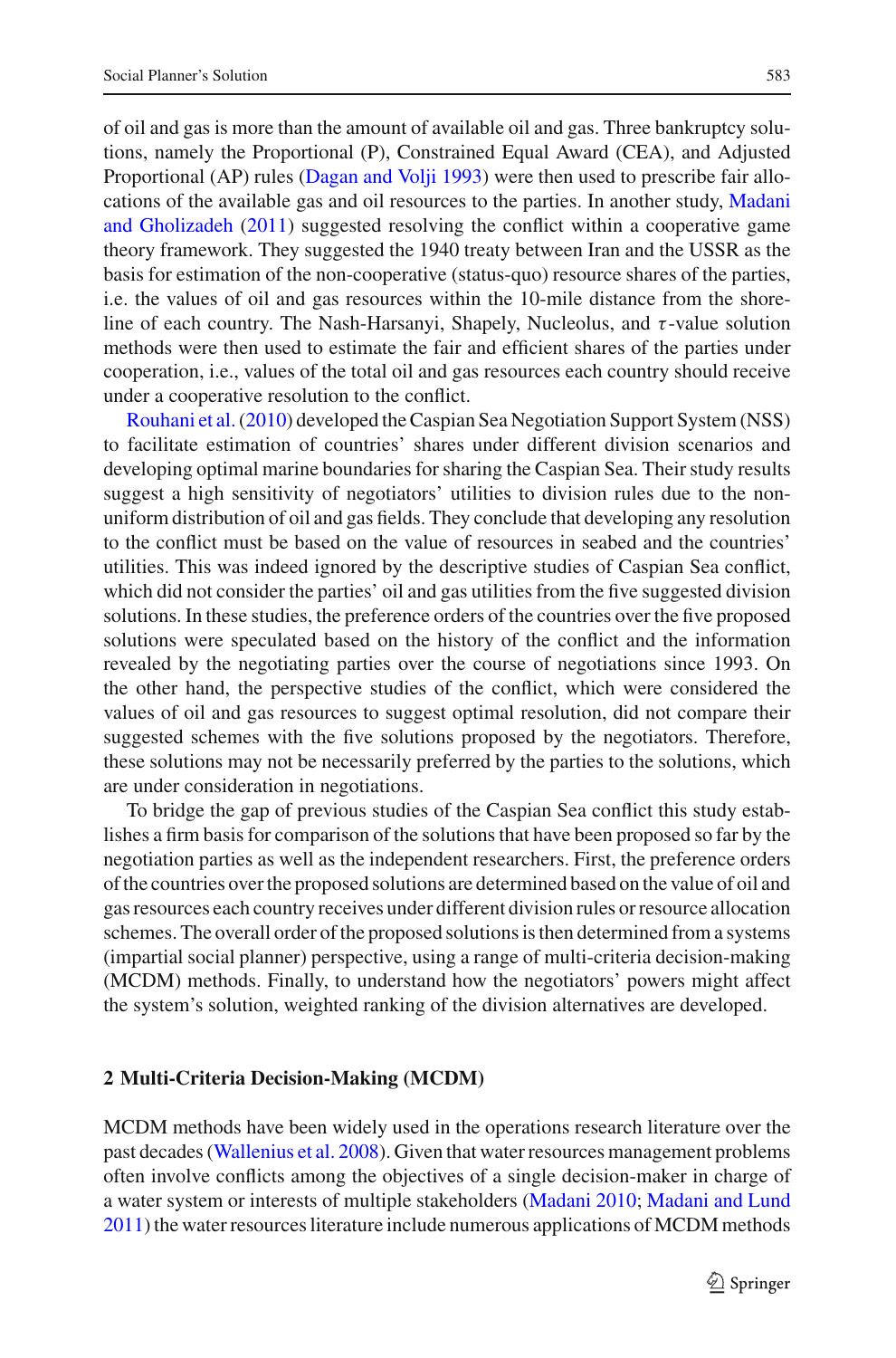| 584 | аı.<br>-- |
|-----|-----------|
|     |           |

| Division method  | Country |         |         |              |         |  |  |
|------------------|---------|---------|---------|--------------|---------|--|--|
|                  | А       | I       | K       | $\mathbb{R}$ | T       |  |  |
| C                | \$2,702 | \$2,702 | \$2,702 | \$2,702      | \$2,702 |  |  |
| DC               | \$2,448 | \$821   | \$5,968 | \$790        | \$3,485 |  |  |
| De               | \$2,296 | \$1,856 | \$4,587 | \$933        | \$3,841 |  |  |
| Dm               | \$2,448 | \$821   | \$5,968 | \$790        | \$3,485 |  |  |
| Ds               | \$2,580 | \$526   | \$5,968 | \$790        | \$3,648 |  |  |
| AP               | \$1,895 | \$1,984 | \$4,831 | \$1,984      | \$2,818 |  |  |
| <b>CEA</b>       | \$2,580 | \$2,702 | \$2,764 | \$2,702      | \$2,764 |  |  |
| P                | \$1,960 | \$2,052 | \$4,533 | \$2,052      | \$2,915 |  |  |
| Nash-Harsanyi    | \$2,593 | \$2,728 | \$2,821 | \$2,593      | \$2,778 |  |  |
| <b>Nucleolus</b> | \$2,593 | \$2,728 | \$2,821 | \$2,593      | \$2,778 |  |  |
| Shapely          | \$2,593 | \$2,728 | \$2,821 | \$2,593      | \$2,778 |  |  |
| $\tau$ -Value    | \$2,593 | \$2,728 | \$2,821 | \$2,593      | \$2,778 |  |  |

<span id="page-5-0"></span>**Table 1** Total value (in \$ billion) of the allocated oil and gas to each country under different division methods

as suggested by the reviews by [Cohon and Marks\(1975](#page-15-3)), [Romero and Rehman](#page-16-8) [\(1987](#page-16-8)), [Hipel\(1992\)](#page-16-9), [Figueira et al.\(2005](#page-15-4)), [Hajkowicz and Collins\(2007\)](#page-16-10), and [Wallenius et al.](#page-17-1) [\(2008\)](#page-17-1).

The Caspian Sea transboundary water resource conflict can be considered as a multi-decision-maker single-criterion problem in which the countries determine the quality of each division alternative based on the economic values of their oil and gas shares. In such a situation each party prefers the alternative under which it obtains the highest share value. It is noteworthy that given that the oil and gas resources of Caspian Sea are non-uniformly distributed in the seabed, the utility or value of each county's oil and gas share varies under the five proposed division methods by the countries. Table [1](#page-5-0) indicates the value of oil and gas resources each country receives under different division methods. These values have been estimated based on the value of gas and oil resources that each country would own under different division methods. Readers interested in calculation details may consult [Sheikhmohammady](#page-16-11) [\(2009\)](#page-16-11), [Madani and Gholizadeh](#page-16-4) [\(2011\)](#page-16-4), [Sheikhmohammady et al.](#page-17-0) [\(2011\)](#page-17-0), Imen et al. [\(2012](#page-16-12)). Given that the four game theory methods, i.e., Nash-Harsanyi, Shapely, Nucleolus, and  $\tau$ -value yield the same share values, hereafter they are considered as a single division alternative, recognized as "Cooperative GT". The Dm and DC also yield similar gains since they apply the same principle to divide the seabed. Therefore, they are also considered as one alternative, recognized as "DC or Dm".

Multi-decision-maker single-criterion problems are normally converted to multicriteria single-decision-maker problems to be solved by MCDM methods [\(Hipel 1992](#page-16-9); [Madani and Lund 2011\)](#page-16-7). Based on a similar approach, the five negotiating countries are considered as five criteria, which the impartial social planner considers to determine the optimal alternative among the suggested division rules. Thus, utilities of the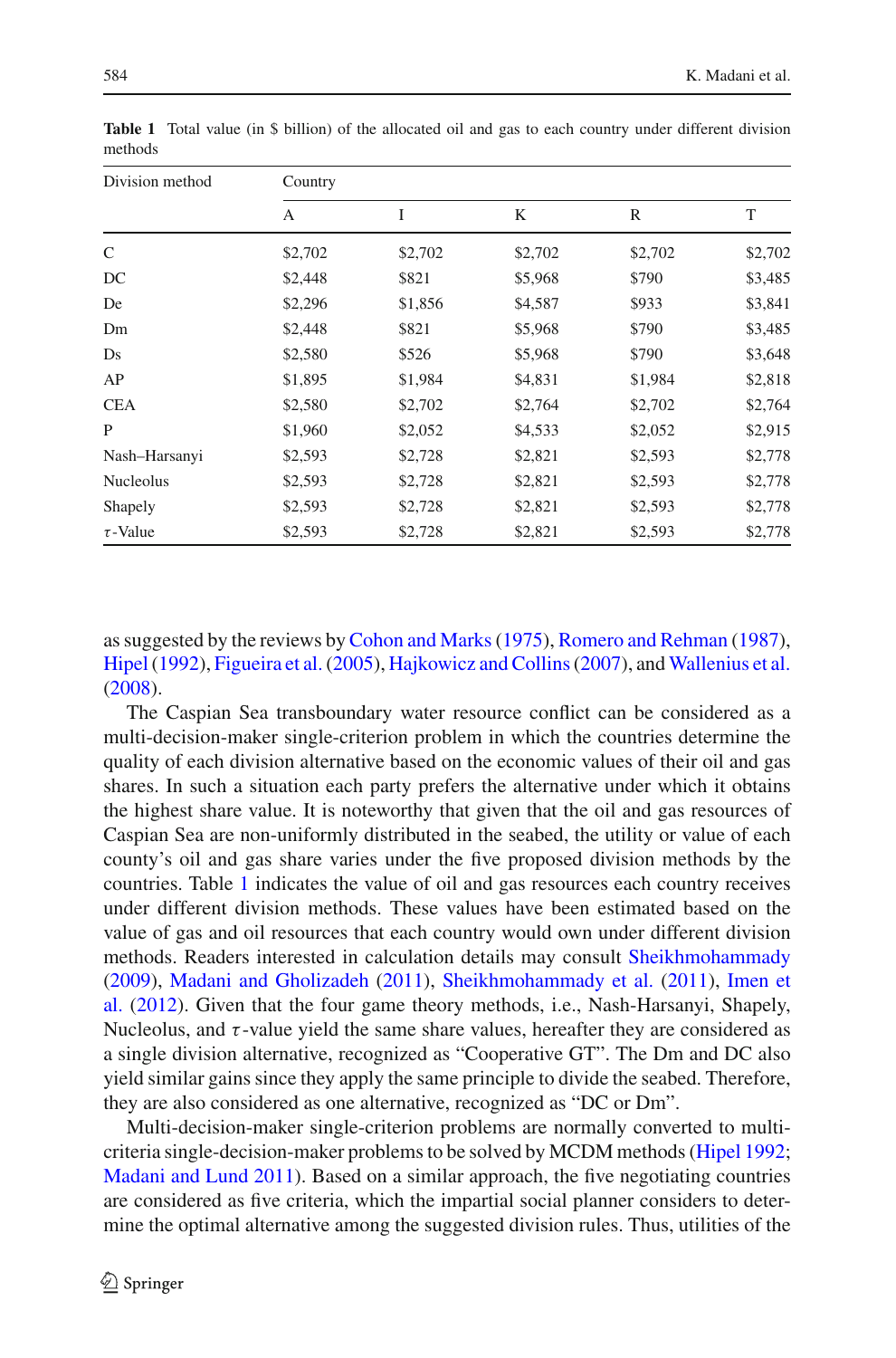countries under different division rules (Table [1\)](#page-5-0) correspond to the performances of the alternatives under different criteria.

Here, five different MCDM methods are used to determine the overall ranking of the proposed solutions in Table [1](#page-5-0) and identify the system's level optimal resolution of the conflict. The first three methods, i.e., dominance [\(Fishbrun 1964](#page-15-5)), maximin [\(Wald 1945\)](#page-17-2), and lexicographic [\(Tversky 1969\)](#page-17-3) are recognized as non-interactive (non-compensatory) methods, while the other two, i.e., simple additive weighting [\(Churchman and Ackoff 1954\)](#page-15-6), and TOPSIS [\(Hwang and Yoon 1981\)](#page-16-13) are considered as interactive (compensatory) methods.

# 2.1 Non-interactive (Non-compensatory) Methods

# *2.1.1 Dominance*

Dominance [\(Fishbrun 1964\)](#page-15-5) is one of the oldest yet most fundamental concepts of decision-making. Application of Dominance method requires a pairwise comparison of all alternatives to identify the least dominated option [\(Figueira et al. 2005](#page-15-4)). In other words, the alternative that has a better performance than others in most of the pairwise comparisons under all criteria is considered to be the optimal solution. Example applications of the Dominance method in environmental and water resources context include [Matthews](#page-16-14) [\(2001\)](#page-16-14), [Greening and Bernow](#page-15-7) [\(2004\)](#page-15-7), and [Mokhtari et al.](#page-16-15) [\(2012](#page-16-15)). According to this method, the cooperative game theory method is the social planner's optimal division scheme for resolving the Caspian Sea conflict. The overall social planner's ranking of the proposed Caspian Sea division rules are as follows:

Cooperative GT > C > CEA > De > Ds > Dm = DC > P > AP 
$$
(1)
$$

# *2.1.2 Maximin*

The Maximin method [\(Wald 1945\)](#page-17-2) tries to avoid the worst possible performance [\(Linkov et al. 2005\)](#page-16-16). Therefore, based on this method, alternatives are ranked based on their weakest attribute and the alternative with the maximum lowest performance is selected as the optimal solution. In other words, this method maximizes the minimum satisfaction of all countries. The overall social planer's ranking of eight Caspian Sea division alternatives based on the Maximin method is as follows:

$$
C > \text{Cooperative GT} > \text{CEA} > P > AP > De > \text{Dm} = \text{DC} > \text{Ds}
$$
 (2)

#### *2.1.3 Lexicographic*

The Lexicographic method [\(Tversky 1969\)](#page-17-3) satisfies the most important decisionmaker. So, once the criteria are ordered according to their importance, the alternative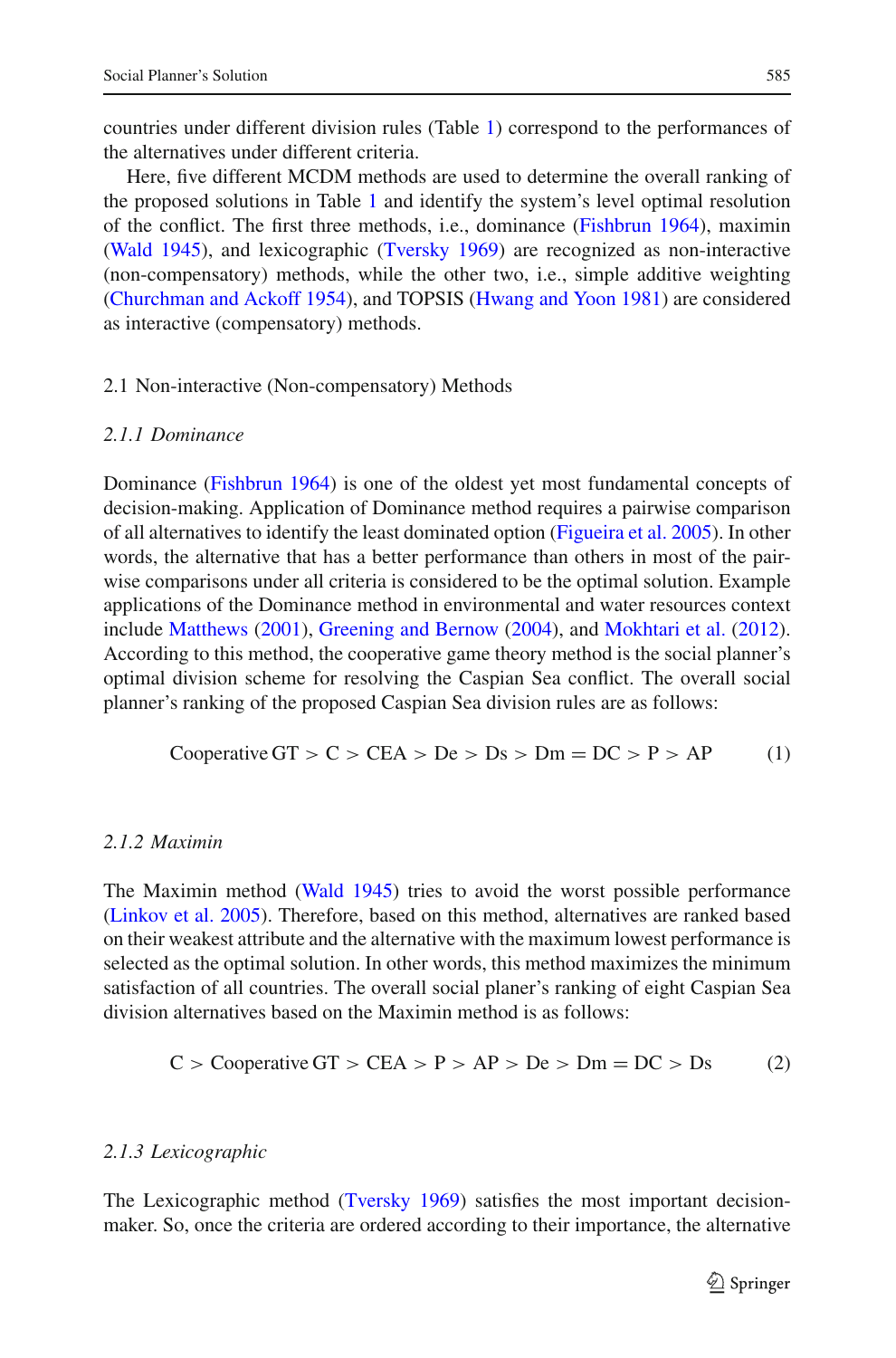<span id="page-7-1"></span>

| Division method | Country |       |       |       |       |  |  |
|-----------------|---------|-------|-------|-------|-------|--|--|
|                 | А       | I     | K     | R     | T     |  |  |
| C               | 0.142   | 0.176 | 0.079 | 0.186 | 0.108 |  |  |
| DC or Dm        | 0.128   | 0.053 | 0.175 | 0.054 | 0.140 |  |  |
| De              | 0.120   | 0.121 | 0.134 | 0.064 | 0.154 |  |  |
| Ds              | 0.135   | 0.034 | 0.175 | 0.054 | 0.146 |  |  |
| AP              | 0.099   | 0.129 | 0.141 | 0.136 | 0.113 |  |  |
| <b>CEA</b>      | 0.135   | 0.176 | 0.081 | 0.186 | 0.111 |  |  |
| P               | 0.103   | 0.134 | 0.133 | 0.141 | 0.117 |  |  |
| Cooperative GT  | 0.136   | 0.177 | 0.083 | 0.178 | 0.111 |  |  |

**Table 2** Normalized performances

with the highest performance under the most important criterion is selected as the optimal alternative. In case of a tie, which is likely in problems with several alternatives, performances of tying options under the next most important criterion determine the best alternative. The procedure will continue, in case of another tie, until a unique winner alternative can be identified [\(Linkov et al. 2005](#page-16-16)).

Given the description of this method, the first step is to determine the importance and weight of each criterion (country). If the decision criteria (countries) are equally important, the entropy weighting method can be utilized to assign a weight to each criterion considering the dispersion of the performances of alternatives under that criterion [\(Chan et al. 1999](#page-15-8); [Yaghoubi et al. 2011\)](#page-17-4). In this case, the entropic weights do not necessary reflect the weights of the criteria (countries) in reality. Nevertheless, calculating weights is an essential step when using the Lexicographic method.

Based on this method, the performance matrix of alternatives should be normalized first using Eq. [3:](#page-7-0)

$$
P_{ij} = \frac{r_{ij}}{\sum_{i=1}^{m} r_{ij}}\tag{3}
$$

<span id="page-7-0"></span>where for  $i = 1, 2, \ldots, m$  and  $j = 1, 2, \ldots, n$  :  $P_{ij}$  is the normalized payoff of alternative i under criterion j;  $r_{ij}$  is the performance of alternative i under criterion j; and m and n are the number of alternatives and criteria, respectively.

Table [2](#page-7-1) shows the normalized utilities of the countries from the proposed division methods.

The entropy of normalized performances under a given criterion  $(E_i)$  is calculated using Eq. [4:](#page-7-2)

$$
E_j = -k \sum_{i=1}^{m} P_{ij} \ln P_{ij}
$$
 (4)

<span id="page-7-2"></span>where:  $k = \frac{1}{\ln m}$ 

 $\bigcircled{2}$  Springer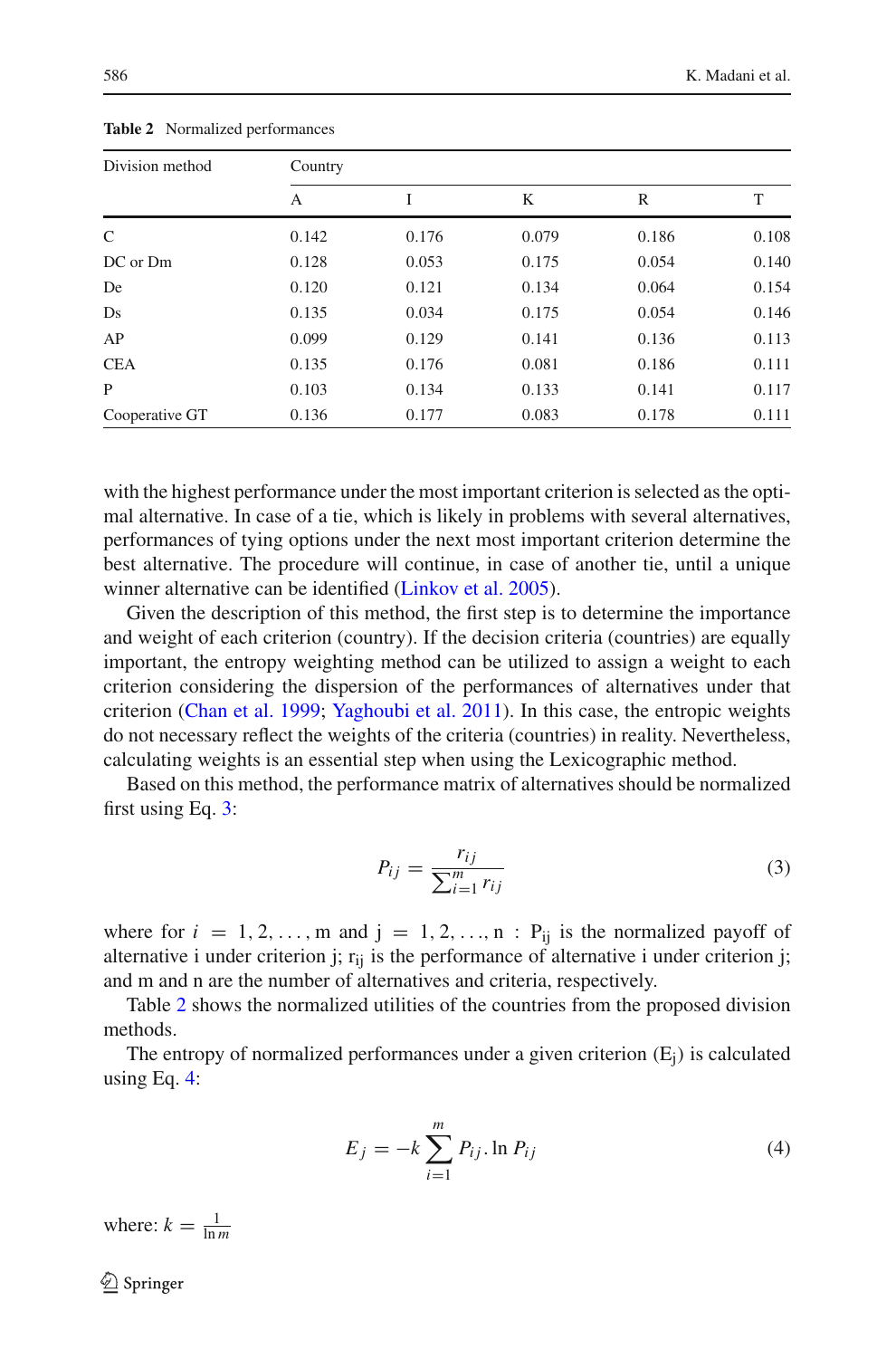<span id="page-8-1"></span>

|         | Country |       |       |       |       |  |
|---------|---------|-------|-------|-------|-------|--|
|         | А       |       | K     | R     |       |  |
| Entropy | 0.996   | 0.951 | 0.978 | 0.949 | 0.996 |  |
| $d_i$   | 0.004   | 0.049 | 0.022 | 0.051 | 0.004 |  |
| Weight  | 0.028   | 0.375 | 0.170 | 0.393 | 0.035 |  |

Table 3 Entropy, d<sub>i</sub>, and weight of each criterion

<span id="page-8-0"></span>The entropic weight of each criterion  $(W_i)$  can be calculated then using Eq. [5:](#page-8-0)

$$
W_j = \frac{d_j}{\sum_{j=1}^n d_j} \tag{5}
$$

where:  $d_j = 1 - E_j$ 

Table [3](#page-8-1) presents the calculated  $E_i$ , W<sub>j</sub> and  $d_i$  for the five negotiating countries. As discussed, calculation of these weights is essential to determination of the optimal solution based on the Lexicographic method. These weights are only based on the dispersion of the utilities and do not represent the actual power of parties in negotiation. Based on the entropic weights, Russia is the most important country (criterion) here. Since the Condominium governance regime (C) and Constrained Equal Award (CEA) equally yield the highest utility to this country, their performance under the next most important criterion (Iran) should be considered. Therefore, Constrained Equal Award (CEA) is the optimal social planner solution of the problem based on the Lexicographic method. The overall ranking of all alternatives based on this method is determined as follows:

$$
CEA > C > \text{Cooperative GT} > P > AP > De > \text{Dm} = \text{Dc} > \text{Ds}
$$
 (6)

#### 2.2 Interactive (Compensatory) Methods

#### *2.2.1 Simple Additive Weighting*

Under the SAW method [\(Churchman and Ackoff 1954\)](#page-15-6), weighted performances of alternatives under all criteria are the touchstones of comparison [\(Triantaphyllou 2000](#page-17-5)). Based on this method, a comparison index of an alternative  $(SAW_i)$  is calculated using Eq. [7:](#page-8-2)

$$
SAW_j = \sum_{j=1}^{n} W_j \times r_{ij}
$$
 (7)

<span id="page-8-2"></span>Table [4](#page-9-0) presents the weighted performances of alternatives and the value of comparison index for each option. The higher the comparison index of an alternative, the better the alternative. The overall social planner's ranking of the division alternatives based on SAW method is as follows: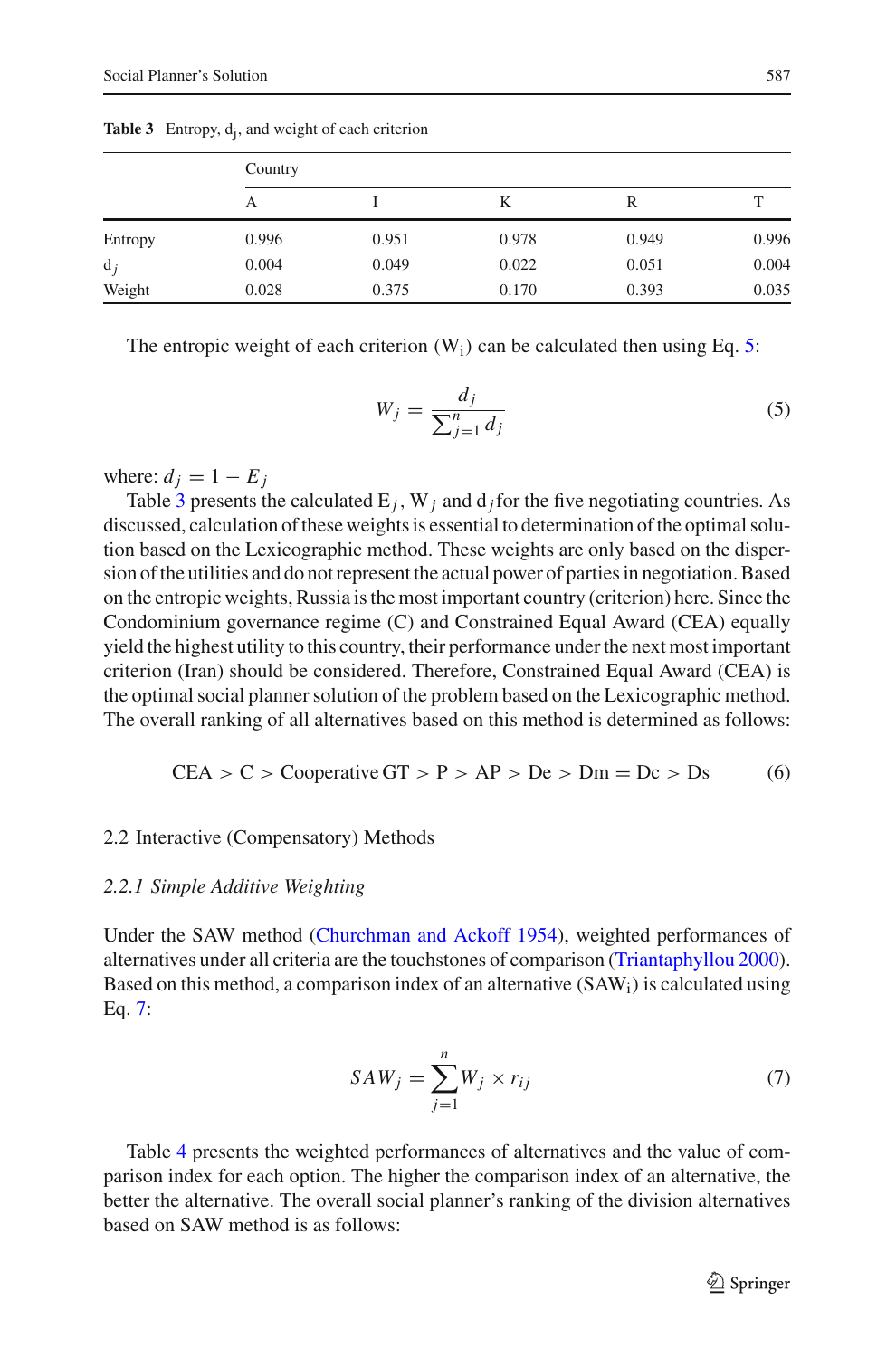| Division method | Country |          |          |          |        |            |  |  |
|-----------------|---------|----------|----------|----------|--------|------------|--|--|
|                 | A       |          | K        | R        | T      | <b>SAW</b> |  |  |
| C               | 75.66   | 1.013.25 | 459.34   | 1.061.89 | 94.57  | 2,704.70   |  |  |
| DC or Dm        | 68.54   | 307.88   | 1.014.56 | 310.47   | 121.98 | 1,823.42   |  |  |
| De              | 64.29   | 696.00   | 779.79   | 366.67   | 134.44 | 2,041.18   |  |  |
| Ds              | 72.24   | 197.25   | 1.014.56 | 310.47   | 127.68 | 1,722.20   |  |  |
| AP              | 53.06   | 744.00   | 821.27   | 779.71   | 98.63  | 2,496.67   |  |  |
| <b>CEA</b>      | 72.24   | 1.013.25 | 469.88   | 1.061.89 | 96.74  | 2,714.00   |  |  |
| P               | 54.88   | 769.50   | 770.61   | 806.44   | 102.03 | 2,503.45   |  |  |
| Cooperative GT  | 72.60   | 1.023.00 | 479.57   | 1.019.05 | 97.23  | 2,691.45   |  |  |

<span id="page-9-0"></span>**Table 4** Weighted performances and comparison index of division alternatives based on the SAW method

**Table 5** Normalized performances for the TOPSIS method

<span id="page-9-2"></span>

| Division method | Country |       |       |       |       |  |  |
|-----------------|---------|-------|-------|-------|-------|--|--|
|                 | А       | Ī     | K     | R     | T     |  |  |
| $\mathcal{C}$   | 0.398   | 0.459 | 0.214 | 0.481 | 0.303 |  |  |
| DC or Dm        | 0.361   | 0.140 | 0.473 | 0.141 | 0.391 |  |  |
| De              | 0.338   | 0.316 | 0.364 | 0.166 | 0.431 |  |  |
| Ds              | 0.380   | 0.089 | 0.473 | 0.141 | 0.410 |  |  |
| AP              | 0.279   | 0.337 | 0.383 | 0.353 | 0.316 |  |  |
| <b>CEA</b>      | 0.380   | 0.459 | 0.219 | 0.481 | 0.310 |  |  |
| P               | 0.289   | 0.349 | 0.359 | 0.365 | 0.327 |  |  |
| Cooperative GT  | 0.382   | 0.464 | 0.224 | 0.461 | 0.312 |  |  |

$$
CEA > C > \text{Cooperative GT} > P > AP > De > \text{Dm} = DC > Ds
$$
 (8)

## *2.2.2 Technique for Order Preference by Similarity to an Ideal Solution*

The TOPSIS method [\(Hwang and Yoon 1981](#page-16-13)) selects the alternative that has the minimum relative performance distance from the ideal performance as the best alternative. The first step is to normalize the performances using Eq. [9.](#page-9-1) Table [5](#page-9-2) presents the normalized utilities of the negotiators from the proposed division rules.

$$
N_{ij} = \frac{r_{ij}}{\sqrt{\sum_{i=1}^{m} r_{ij}^2}}
$$
\n(9)

<span id="page-9-1"></span>Second, the weighted normalized performance of each alternative under each criterion  $(V_{ii})$  is calculated using Eq. [10.](#page-9-3) Table [6](#page-10-0) presents the weighted normalized utilities of the negotiators from the proposed division rules.

<span id="page-9-3"></span>
$$
V_{ij} = N_{ij} . W_{ij} \tag{10}
$$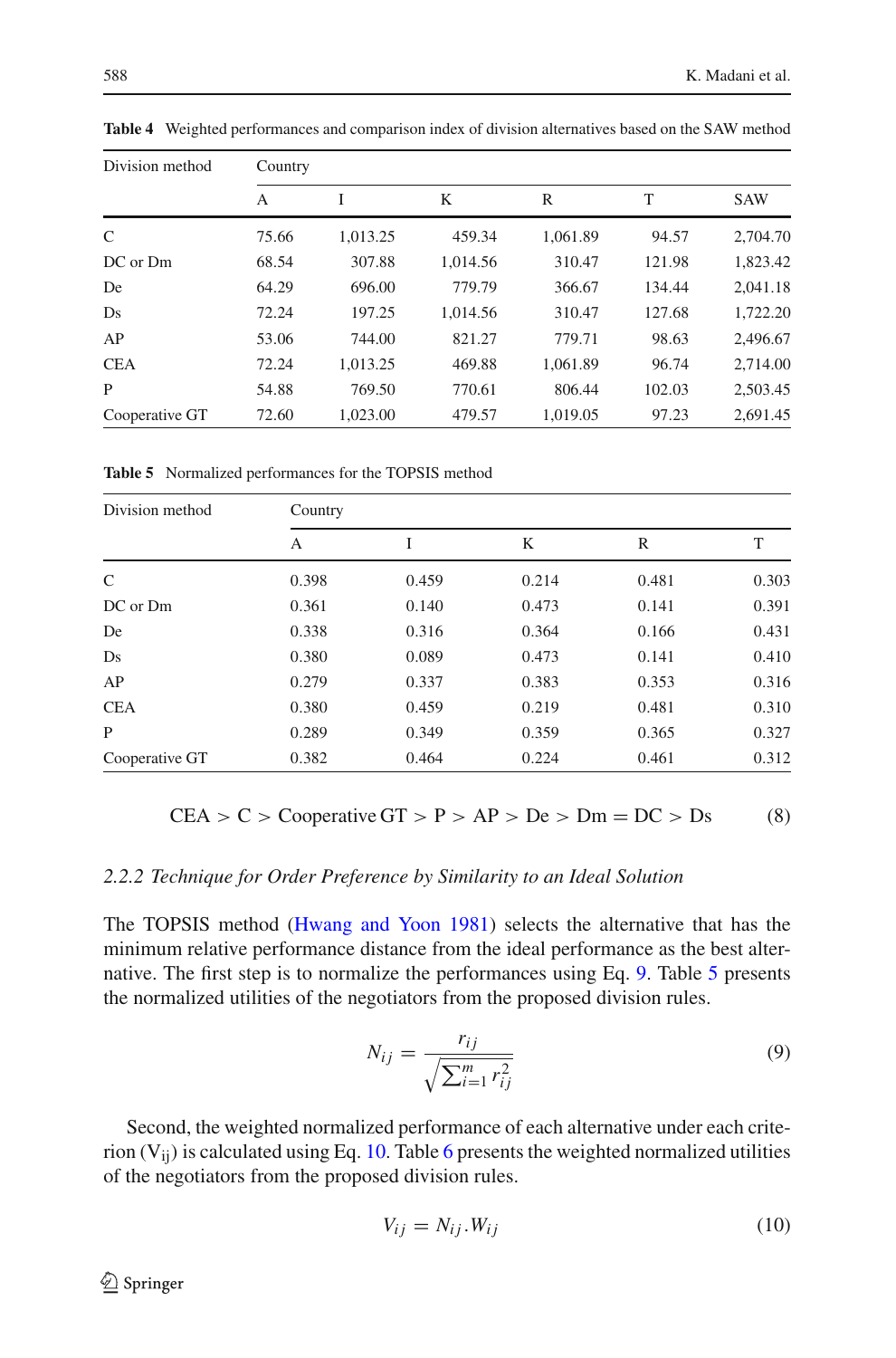<span id="page-10-0"></span>

| Division method | Country |        |        |        |        |  |  |
|-----------------|---------|--------|--------|--------|--------|--|--|
|                 | А       | I      | K      | R      | T      |  |  |
| C               | 0.0110  | 0.1721 | 0.0365 | 0.1890 | 0.0105 |  |  |
| DC or Dm        | 0.0099  | 0.0523 | 0.0806 | 0.0552 | 0.0135 |  |  |
| De              | 0.0093  | 0.1182 | 0.0619 | 0.0652 | 0.0149 |  |  |
| Ds              | 0.0105  | 0.0335 | 0.0806 | 0.0552 | 0.0141 |  |  |
| AP              | 0.0077  | 0.1264 | 0.0652 | 0.1387 | 0.0109 |  |  |
| <b>CEA</b>      | 0.0105  | 0.1721 | 0.0373 | 0.1890 | 0.0107 |  |  |
| P               | 0.0080  | 0.1307 | 0.0612 | 0.1435 | 0.0113 |  |  |
| Cooperative GT  | 0.0105  | 0.1738 | 0.0381 | 0.1813 | 0.0108 |  |  |

**Table 6** Weighted normalized performances for the TOPSIS method

**Table 7** The best and worst performances of the alternatives under each criterion

<span id="page-10-1"></span>

|                   | Country |        |        |        |        |  |
|-------------------|---------|--------|--------|--------|--------|--|
|                   | А       |        |        | R      |        |  |
| Best performance  | 0.0110  | 0.1738 | 0.0806 | 0.1890 | 0.0149 |  |
| Worst performance | 0.0077  | 0.0335 | 0.0365 | 0.0552 | 0.0105 |  |

Third, the best and the worst performances of the alternatives under each criterion( $V_j^+$  and  $V_j^-$ , respectively) are determined based on the weighted normalized decision matrix (Table  $6$ ). Table [7](#page-10-1) shows the best and worst utilities that each country can gain.

<span id="page-10-2"></span>Fourth, distances of each alternative from the best and the worst scenario are calculated using Eqs. [11](#page-10-2) and [12,](#page-10-2) respectively.

$$
d_i^+ = \left[ \sum_{j=1}^n \left( V_{ij} - V_j^+ \right)^2 \right]^{0.5} \tag{11}
$$

$$
d_i^- = \left[ \sum_{j=1}^n \left( V_{ij} - V_j^- \right)^2 \right]^{0.5} \tag{12}
$$

Finally, the relative distance  $(CL<sub>i</sub><sup>+</sup>)$  of each alternative is calculated:

$$
CL_i^+ = \frac{d_i^+}{d_i^+ + d_i^+}
$$
 (13)

The alternative with the minimum relative distance is the best option based on the TOPSIS method. Table [8](#page-11-0) presents the distances of the proposed division rules from the best and worst utilities (presented in Table [7\)](#page-10-1) as well as the relative distance of each alternative. The overall social planner's ranking of the proposed Caspian Sea division rules based on the TOPSIS method is as follows: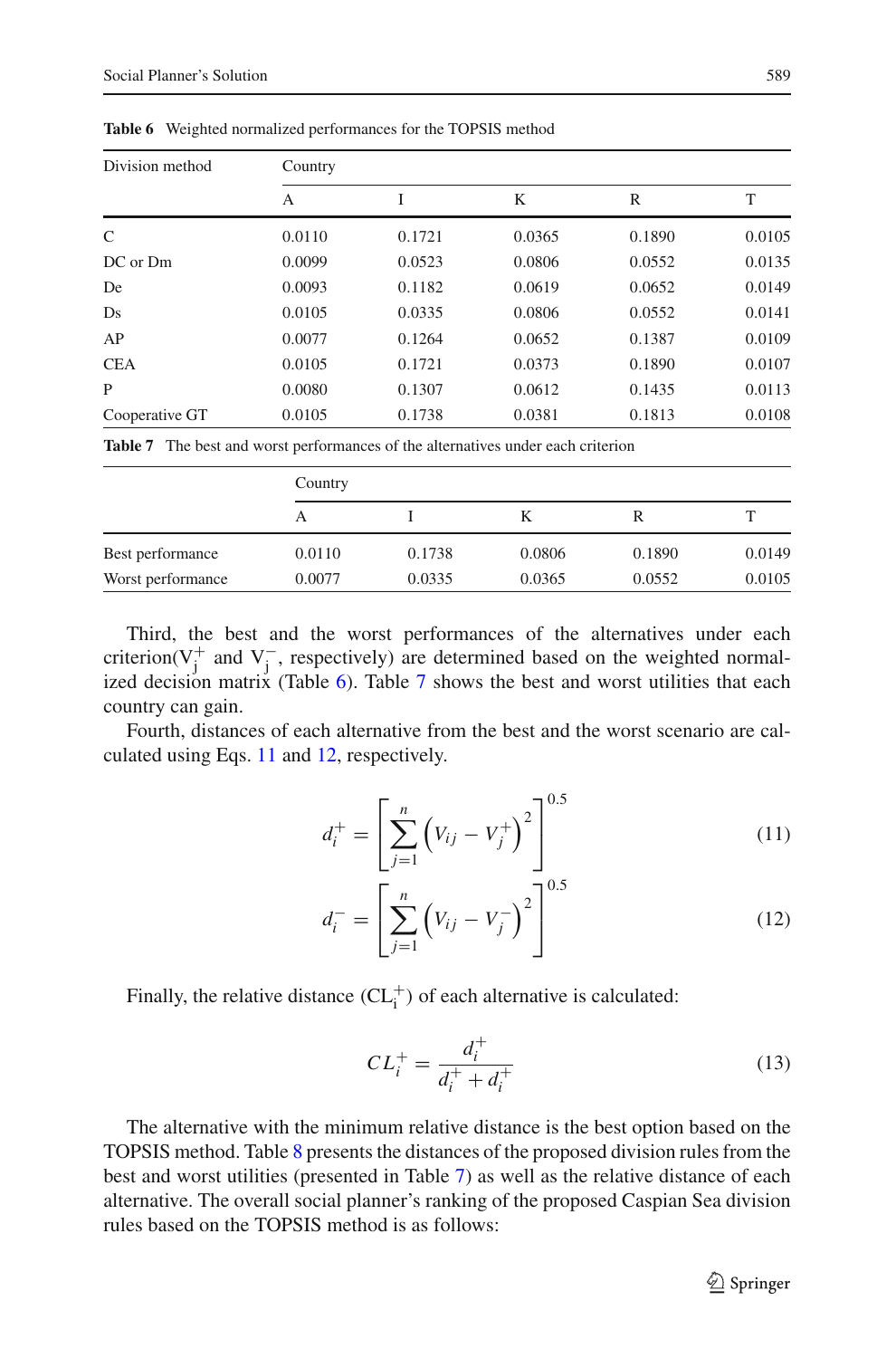<span id="page-11-0"></span>

| <b>Table 8</b> Distances of the<br>proposed division rules from<br>the best (ideal) and worst<br>(anti-ideal) utilities and the<br>relative distances of the<br>division rules | Method         | Distance from<br>the best<br>utilities | Distance from<br>the worst<br>utilities | Relative<br>distance |
|--------------------------------------------------------------------------------------------------------------------------------------------------------------------------------|----------------|----------------------------------------|-----------------------------------------|----------------------|
|                                                                                                                                                                                | C              | 0.044                                  | 0.192                                   | 0.187                |
|                                                                                                                                                                                | DC or Dm       | 0.180                                  | 0.048                                   | 0.790                |
|                                                                                                                                                                                | De             | 0.136                                  | 0.089                                   | 0.605                |
|                                                                                                                                                                                | Ds             | 0.193                                  | 0.044                                   | 0.814                |
|                                                                                                                                                                                | AP             | 0.070                                  | 0.128                                   | 0.356                |
|                                                                                                                                                                                | <b>CEA</b>     | 0.043                                  | 0.192                                   | 0.184                |
|                                                                                                                                                                                | P              | 0.065                                  | 0.133                                   | 0.329                |
|                                                                                                                                                                                | Cooperative GT | 0.043                                  | 0.188                                   | 0.187                |

**Table 9** Ranking orders based on different MCDM methods

<span id="page-11-1"></span>

| Method        | Ranking order                                                     |
|---------------|-------------------------------------------------------------------|
| Dominance     | Cooperative GT > $C$ > CEA > De > Ds > Dm = DC > P > AP           |
| Maximin       | $C >$ Cooperative GT $>$ CEA $> P >$ AP $>$ De $>$ Dm = DC $>$ Ds |
| Lexicographic | $CEA > C > Cooperative GT > P > AP > De > Dm=Dc > Ds$             |
| <b>SAW</b>    | $CEA > C > Cooperative GT > P > AP > De > Dm = DC > Ds$           |
| <b>TOPSIS</b> | CEA > Cooperative GT > C > P > AP > De > Dm = DC > Ds             |

CEA > Cooperative GT > C > P > AP > De > Dm = DC > Ds (14)

# 2.3 Final Ranking of the Alternatives

Table [9](#page-11-1) summarizes the overall ranking orders of the eight proposed alternatives for sharing the Caspian Sea based on the five different MCDM methods used in this study. Due to the subjectivity of the optimality notion and the differences between basic rationales of MCDM methods, the ranking orders based on the MCDM methods are not consistent. Therefore, there is a need for developing the final ranking of the division rules based on the results presented in Table [9.](#page-11-1)

Borda count or score [\(Borda 1781\)](#page-15-9) can be used in order to establish the final overall ranking of the division rules. Based on this method, each alternative will be assigned a score based on its rank under each MCDM method. Alternatives will be then ranked according to their accumulated score [\(Young 1995;](#page-17-6) [Shih et al. 2007](#page-17-7); [Sheikhmohammady and Madani 2008a;](#page-16-1) [Shalikarian et al. 2011](#page-16-17)). Table [10](#page-12-0) shows the scores assigned to each alternative under different criteria. In this case, scores are equal to the ranks of the alternatives under different MCDM methods. The sum of the scores (last column in Table [10\)](#page-12-0) for each alternative is an indicator of its desirability. The lower the Borda score, the higher the desirability of an alternative. Based on Table [10,](#page-12-0) the final overall ranking of the alternatives is as follows: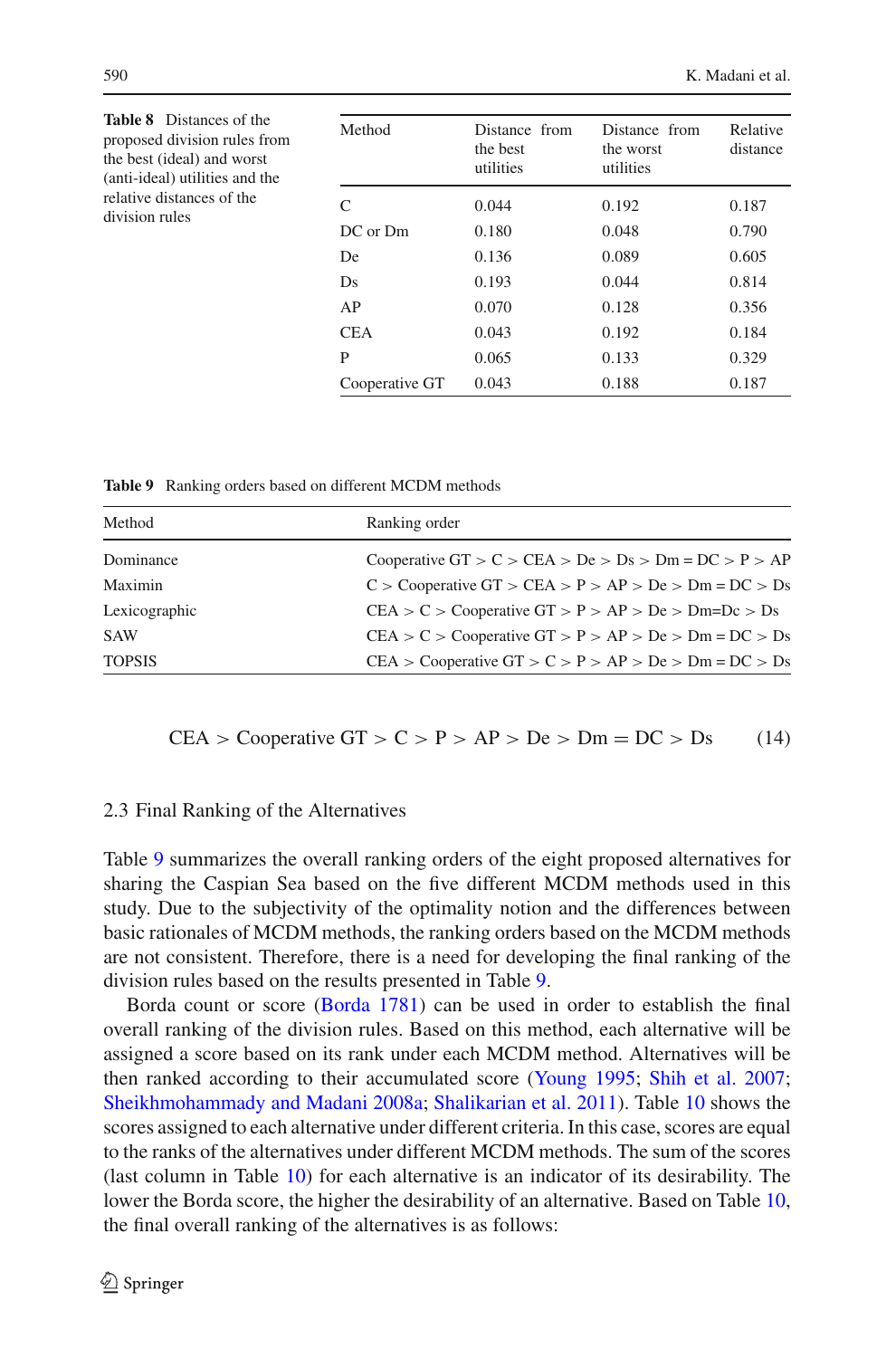<span id="page-12-0"></span>

|                | Dominance | Maximin | Lexicographic | SAW | <b>TOPSIS</b> | Borda score |
|----------------|-----------|---------|---------------|-----|---------------|-------------|
| C              |           |         |               |     |               | 10          |
| $DC = Dm$      | 6         |         |               |     |               | 34          |
| De             |           | b       | 6             | 6   | 6             | 28          |
| Ds             |           | 8       | 8             | 8   | 8             | 37          |
| AP             | 8         |         |               |     |               | 28          |
| <b>CEA</b>     |           |         |               |     |               |             |
| P              |           |         |               |     |               | 23          |
| Cooperative GT |           |         |               |     |               |             |

**Table 10** Borda scores of different division methods

CEA > C > Cooperative GT > P > De > AP > Dm = DC > Ds (15)

The overall ranking suggests that the Constrained Equal Award (CEA) is the social planner's optimal solution for sharing the oil and natural gas resources of the Caspian Sea. After that, the Condominium regime and the cooperative game theory methods seem promising solutions for solving the conflict.

## 2.4 Power Effects

So far, in determining the social planner's solution it has been assumed that the negotiators are equally powerful (have equal weights). Only for the MCDM methods, which require weighting of the criteria (countries), entropic weights were used based on the dispersion of the performances of alternatives under that criterion. However, in practice parties may influence the negotiations and change the negotiations direction outcomes u[sing](#page-16-2) [their](#page-16-2) [political,](#page-16-2) [economic,](#page-16-2) [and](#page-16-2) [military](#page-16-2) [powers](#page-16-2) [\(](#page-16-2)Sheikhmohammady and Madani [2008b;](#page-16-2) [Sheikhmohammady et al. 2012](#page-17-8)). Therefore, the power effects should be considered to determining a social planner's solution that is practical.

Considering economic independence, military conditions, US support, and political influence as some of the major factors affecting negotiators' powers in the Caspian Sea conflict (Table [11\)](#page-13-0) [Sheikhmohammady and Madani](#page-16-2) [\(2008b\)](#page-16-2) applied the Data Envelopment Analysis (DEA) to estimate the powers (weights) of the five negotiators (Table [12\)](#page-13-1). The higher the power of a negotiator, the more influential is this negotiator in changing the outcome of negotiations in its favour. Based on the estimated powers Russia and Turkmenistan are the most and the least powerful negotiators in the Caspian Sea negotiations, respectively [\(Sheikhmohammady et al. 2012\)](#page-17-8).

To examine if the social planner's ranking order can be influenced by negotiators' powers the estimated powers (Table [12\)](#page-13-1) are used to re-determine the rankings of the proposed division rules. Given that only the Lexicographic, SAW, and TOPSIS methods consider weights in determining the best solution, powered rankings can be only developed using these methods by replacing the entropic weights with the estimated weights. Table [13](#page-13-2) indicates the results of MCDM analysis after consideration of powers. Comparison of the ranking orders under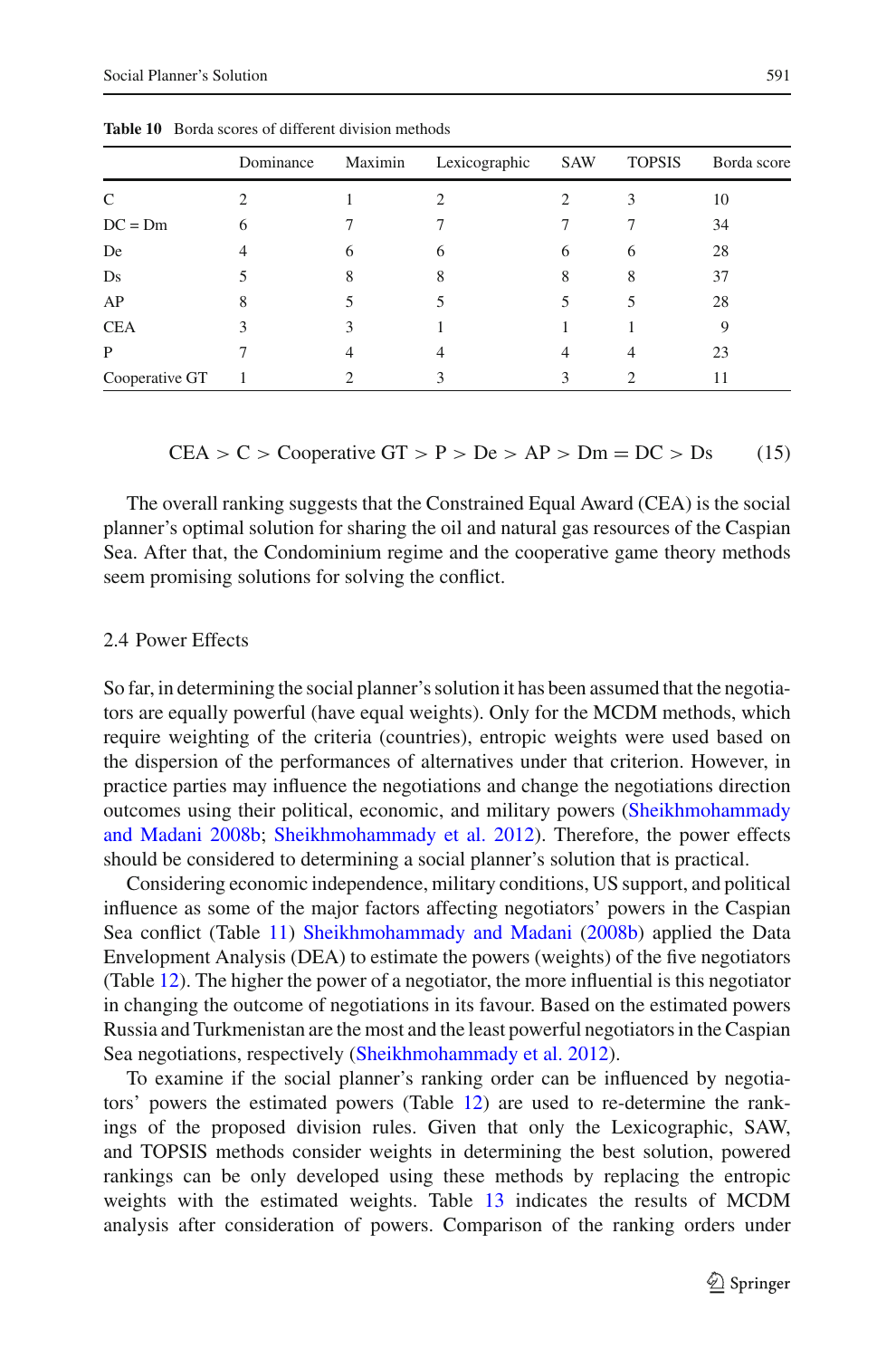<span id="page-13-0"></span>

| <b>Table 11</b> Power factors and<br>representative indices in Caspian | Factor                                        | Indicator                                      |
|------------------------------------------------------------------------|-----------------------------------------------|------------------------------------------------|
| Sea negotiations (after<br>Sheikhmohammady and Madani                  | Economic independence and<br>self sufficiency | GNI/capita                                     |
| $2008b$ )                                                              |                                               | Net trade/GDP                                  |
|                                                                        |                                               | GDP/claimed Caspian Sea oil and<br>natural gas |
|                                                                        | Military status                               | Yearly military expenditures                   |
|                                                                        |                                               | Military expenditures/GDP                      |
|                                                                        |                                               | Active troops/population                       |
|                                                                        |                                               | Nuclear power status                           |
|                                                                        | US support                                    | US financial support                           |
|                                                                        |                                               | US political support                           |
|                                                                        | Political influence and structure             | Political influence                            |
|                                                                        |                                               | Democracy level                                |
|                                                                        |                                               |                                                |

<span id="page-13-1"></span>**Table 12** Normalized powers (weights) of negotiating countries based on the estimated powers by [Sheikhmohammady and Madani](#page-16-2) [\(2008b\)](#page-16-2)

|        | Country |       |       |       |       |  |  |
|--------|---------|-------|-------|-------|-------|--|--|
|        |         |       |       |       |       |  |  |
| Weight | 0.180   | 0.167 | 0.164 | 0.367 | 0.119 |  |  |

**Table 13** Powered ranking of Caspian Sea division methods under different MCDM methods

<span id="page-13-2"></span>

| Method        | Resulting ranking                                         |
|---------------|-----------------------------------------------------------|
| Lexicographic | $C > CEA > Cooperative GT > P > AP > De > Ds > Dm = DC$   |
| <b>SAW</b>    | $C > CEA > Cooperative GT > P > AP > De > Dm = DC > Ds$   |
| <b>TOPSIS</b> | $CEA > C >$ Cooperative $GT > P > AP > De > Dm = DC > Ds$ |

the same methods in Tables [9](#page-11-1) and [13](#page-13-2) shows that powers can change the ranking orders in favour of more powerful negotiators. For example, on average, alternative C is ranked higher, when powers are considered, as this alternative is the most favourite option of the most powerful negotiators (Russia and Azerbaijan). This, indeed, underlies the importance of considering powers of negotiators in determining the social planner's solution to resource sharing problems.

To determine the final powered ranking Borda scores are calculated based on the ranking orders presented in Table [13.](#page-13-2) Table [14](#page-14-0) indicates the Borda scores of the proposed division rules under powers. Based on these scores, the final overall powered ranking of the alternatives is as follows:

$$
C > CEA > Cooperative GT > P > AP > De > Dm = DC > Ds
$$
 (16)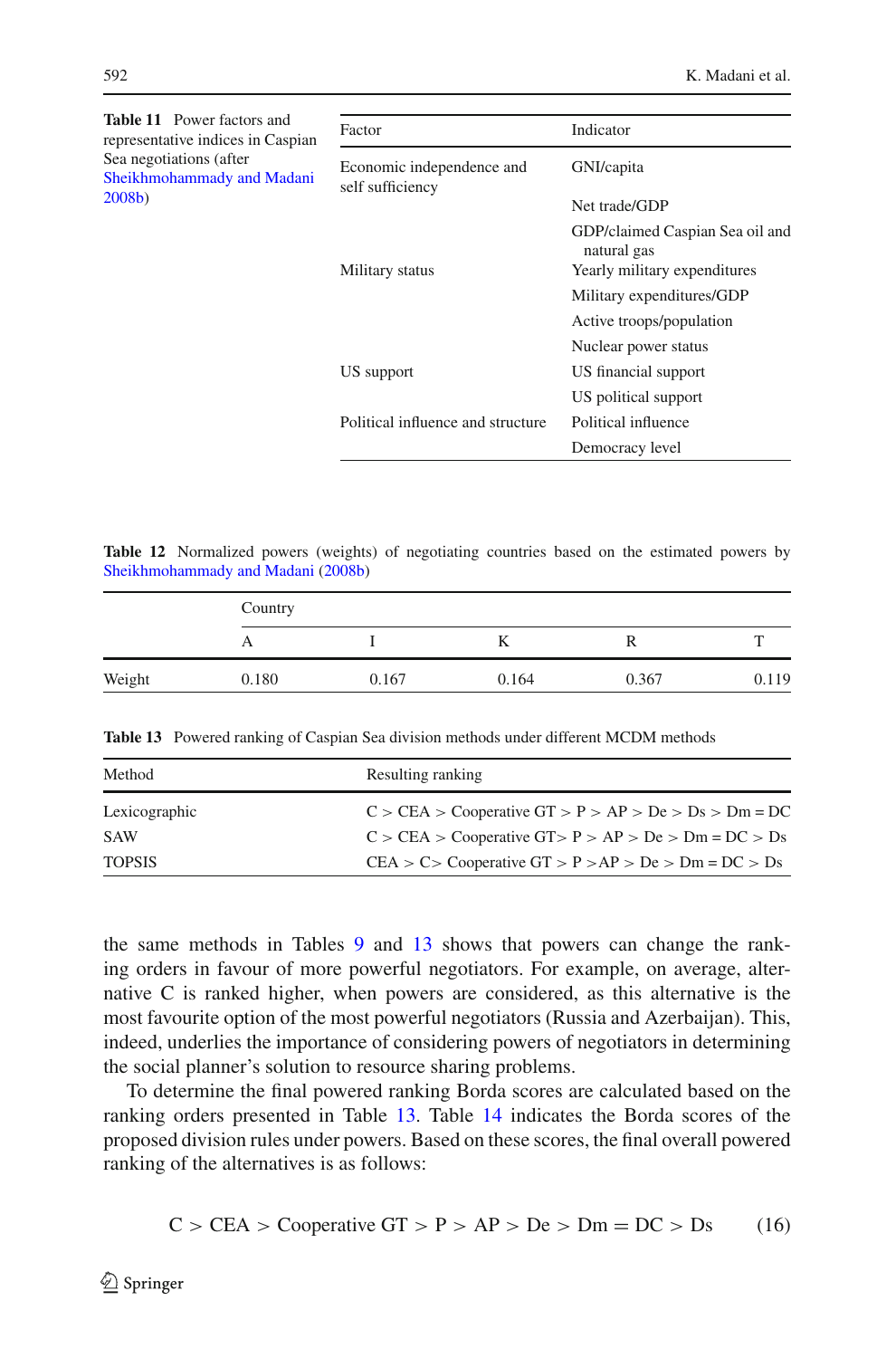<span id="page-14-0"></span>

| <b>Table 14</b> Powered Borda score<br>of different division methods |                  | Lexicographic |   | SAW TOPSIS | Borda score |
|----------------------------------------------------------------------|------------------|---------------|---|------------|-------------|
|                                                                      |                  |               |   | 2          |             |
|                                                                      | $DC = Dm$        | 8             |   |            | 22          |
|                                                                      | De               | 6             | 6 | 6          | 18          |
|                                                                      | Ds               |               | 8 | 8          | 23          |
|                                                                      | AP               | 5             | 5 | 5          | 15          |
|                                                                      | <b>CEA</b>       |               | 2 |            |             |
|                                                                      | P                | 4             | 4 | 4          | 12          |
|                                                                      | Cooperative GT 3 |               | 3 | 3          | 9           |

The weighted analysis indicated that consideration of powers can change the order of the alternatives in favour of more powerful countries. The final ranking of the division rules suggests that the Condominium (C) governance is the system's level's optimal solution when powers are considered. The bankruptcy and cooperative game theory solutions are the other promising socially optimal alternatives that can be considered by the negotiating parties.

## **3 Conclusions**

Through application of multi-criteria decision-making (MCDM) methods this study provides valuable insights into the Caspian Sea conflict—one of the world's major transboundary water resources conflicts that have remained unresolved since 1993. Given the highlighted importance of consideration of the negotiators' utilities from the valuable oil and gas resources of the Caspian Sea by former studies, this paper established a firm basis for comparison of the division methods which have been proposed for resolving the conflict by the negotiating parties or independent researchers.

Assuming that riparian countries represent the decision-making criteria, various MCDM methods were used to determine the social planner's optimal solution of the decision-making problem. Knowledge of the system's optimal solution to the problem and ranking order of the available options can be helpful to impartial third parties and mediators (such as the United Nations) to facilitate developing a compromise resolution to the conflict. It should be noted that implementation of the system's optimal solution might be challenging in practice when parties base decisions on individual rationality as opposed to group rationality [\(Madani and Dinar 2012a](#page-16-18)), find the optimal solution unfair [\(Madani and Dinar 2012b](#page-16-19)), try to influence the negotiations using their power, or take advantage of issue-linkage and "strategic loss" opportunities [\(Madani 2011\)](#page-16-20) (e.g. Iran might link the Caspian Sea negotiations with the nuclear power negotiations that it is currently involved in to gain more support from Russia). Nevertheless, a powerful facilitator can benefit from identification of optimal and inferior solutions to encourage the negotiating parties to be more supportive of the optimal solutions and disregard the inferior options.

To ensure that the findings of the study are reliable in practice, the overall ranking of the alternatives were developed with and without consideration of the negotiators' powers. Results show that consideration of powers changes the ranking order of the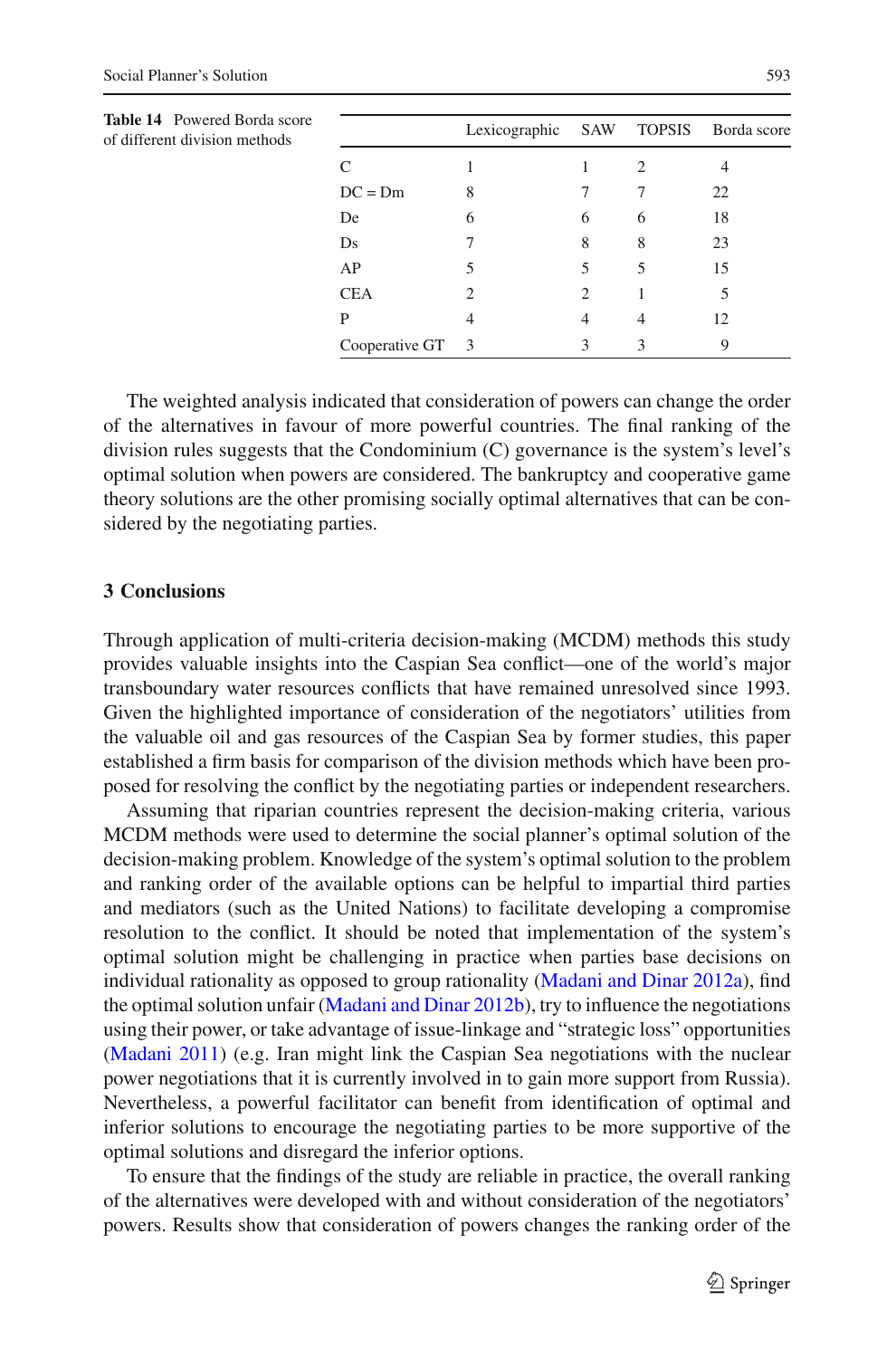alternatives in favour of more powerful countries. Generally, the Condominium regime, Constrained Equal Award (CEA) bankruptcy rule, and cooperative game theory methods are promising socially optimal resolutions to the conflict. Other bankruptcy rules also have a potential to resolve the conflict. These results have an important policy implication for this international water conflict, suggesting that bankruptcy rules and cooperative game theory allocation schemes must be seriously considered in negotiations. Inclusion of these new alternatives in negotiations may result in deviating from the existing deadlock that has resulted in failure of negotiations since for almost two decades.

Like all modeling studies, this study is associated with limitations. Therefore, study results should be interpreted noting the associated simplifications [\(Madani and Hipel](#page-16-21) [2011\)](#page-16-21). Despite their limitations, simple decision analysis models can provide useful policy insights as long as their caveats are not overlooked [\(Madani 2013](#page-16-22)). This study ignored the continuous geopolitical and socio-economic volatility in the region with significant implications for the Caspian Sea conflict and effects on the bargaining power and position of the negotiators. Future studies may address the limitations of this study and consider some additional factors with potential effects on Caspian Sea negotiations, such as: instability of the oil and gas markets, linkage of the Caspian Sea conflict with other conflicts that the bargaining parties are involved in (e.g., Iran's nuclear negotiations); effects of external powers (e.g., US, China, EU, and Turkey); effects of current sanctions on Iran's negotiating power; possibility of formation of coalitions during negotiations to strengthen bargaining power; military, political, and environmental utility from different division methods (in this study utilities were calculated only based on the economic values of oil and gas resources); and practicality of the suggested division rules (e.g. implementation of the Condominium governance regime in the Caspian Sea case could have dramatic transaction costs.)

**Acknowledgments** The authors would like to thank the two anonymous reviewers for their valuable comments.

## **References**

- <span id="page-15-0"></span>Ahmadov A (2002) The primacy of national interests among littoral states in the Caspian basin. Duquesne University, Thesis
- <span id="page-15-9"></span>Borda JC (1781) Mémoire sur les elections au scrutin, Histoire de l'Academie Royale des Sciences
- <span id="page-15-1"></span>Brams SJ, Kilgour DM (2001) Fallback bargaining. Group Decis Negot 10(4):287–316

<span id="page-15-8"></span>Chan LK, Kao HP, Ng A, Wu ML (1999) Rating the importance of customer needs in quality function deployment by fuzzy and entropy methods. Int J Prod Res 37(11):2499–2518

<span id="page-15-6"></span>Churchman CW, Ackoff RL (1954) An approximate measure of value. J Oper Res Soc Am 2(2):172–187

<span id="page-15-3"></span>Cohon JL, Marks DH (1975) Review and evaluation of multiobjective programming techniques. Water Res Res 11(2):208–220

<span id="page-15-2"></span>Dagan N, Volji O (1993) The bankruptcy problem: a cooperative bargaining approach. Math Soc Sci 26:287–297

<span id="page-15-4"></span>Figueira J, Greco S, Ehrgott M (2005) Multiple criteria decision analysis: state of the art surveys. Springer, New York

<span id="page-15-5"></span>Fishbrun PC (1964) Decision and value theory. Wiley, New York

<span id="page-15-7"></span>Greening LA, Bernow S (2004) Design of coordinated energy and environmental policies: use of multicriteria decision-making. Energy Policy 32(6):721–735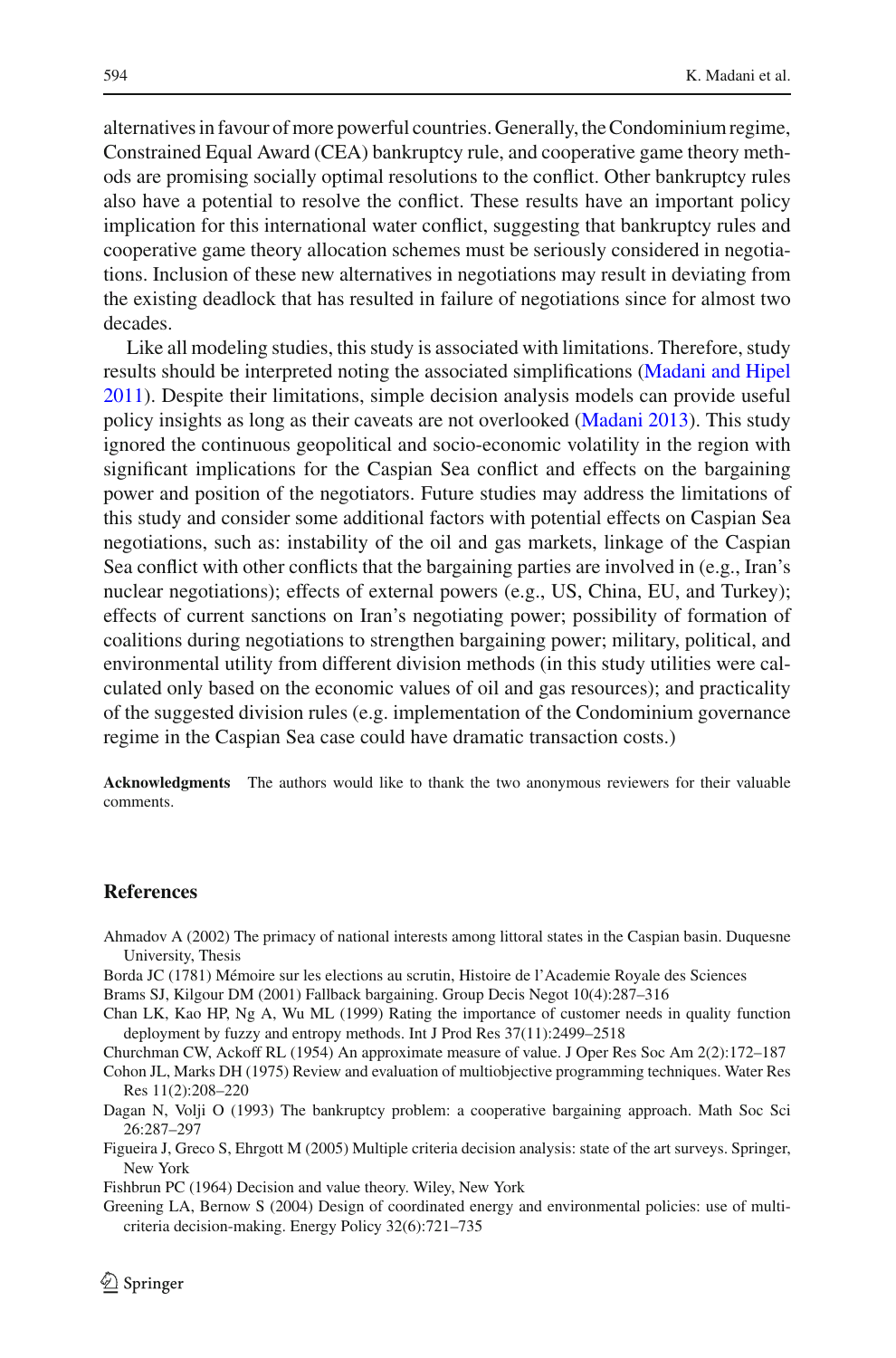- <span id="page-16-10"></span>Hajkowicz S, Collins K (2007) A review of multiple criteria analysis for water resource planning and management. Water Res Manag 21(9):1553–1566
- <span id="page-16-9"></span>Hipel KW (1992) Multiple objective decision-making in water-resources. J Am Water Res Assoc 28(1):  $3 - 12$
- <span id="page-16-13"></span>Hwang C, Yoon K (1981) Multiple attribute decision making. Springer, Berlin
- <span id="page-16-12"></span>Imen S, Madani K, Chang NB (2012) Bringing environmental benefits into Caspian Sea negotiations for resources allocation: cooperative Game Theory insights. In: Loucks ED (ed) 2012 World Environmental and Water Resources Congress, pp 2264–2271, ASCE, Albuquerque, New Mexico
- <span id="page-16-0"></span>Kaliyeva D (2004) The geopolitical situation in the Caspian Sea. UNISCI Discussion Papers, Kazakhstan Institute for Strategic Studies
- <span id="page-16-16"></span>Linkov I, Varghese I, Jamil S, Seager T, Kiker G, Bridges T (2005) Multi-criteria decision analysis: a framework for structuring remedial decisions at contaminated sites, comparative risk assessment and environmental decision making. NATO Sci Ser IV Earth Environ Sci 38(1): 15–54
- <span id="page-16-6"></span>Madani K (2010) Game theory and water resources. J Hydrol 381(3–4):225–238
- <span id="page-16-20"></span>Madani K (2011) Hydropower licensing and climate change: insights from game theory. Adv Water Res 34(2):174–183
- <span id="page-16-22"></span>Madani K (2013) Modeling international climate change negotiations more responsibly: can highly simplified game theory models provide reliable policy insights? Ecol Econ. doi[:10.1016/j.ecolecon.2013.02.](http://dx.doi.org/10.1016/j.ecolecon.2013.02.011) [011](http://dx.doi.org/10.1016/j.ecolecon.2013.02.011)
- <span id="page-16-18"></span>Madani K, Dinar A (2012a) Non-cooperative institutions for sustainable common pool resource management: application to groundwater. Ecol Econ 74:34–45
- <span id="page-16-19"></span>Madani K, Dinar A (2012b) Cooperative institutions for sustainable common pool resource management: application to groundwater. Water Res Res 48(9):W09553
- <span id="page-16-4"></span>Madani K, Gholizadeh S (2011) Game theory insights for the Caspian Sea conflict. In: Beighley RE II, Kilgore MW (eds) Proceeding of the 2011 world environmental and water resources congress, pp 2815–2819, ASCE, Palm Springs, CA
- <span id="page-16-21"></span>Madani K, Hipel KW (2011) Non-cooperative stability definitions for strategic analysis of generic water resources conflicts. Water Res Manag 25:1949–1977
- <span id="page-16-7"></span>Madani K, Lund JR (2011) A Monte-Carlo game theoretic approach for multi-criteria decision making under uncertainty. Adv Water Res 35(5):607–616
- <span id="page-16-14"></span>Matthews K (2001) Applying Genetic algorithms to multi-objective land-use planning. Dissertation, Robert Gordon University
- <span id="page-16-15"></span>Mokhtari S, Madani K, Chang NB (2012) Multi-criteria decision making under uncertainty: application to the California's Sacramento-San Joaquin delta problem. In: Loucks ED (ed) 2012 World Environmental and Water Resources Congress, pp 2339–2348, ASCE, Albuquerque, New Mexico
- <span id="page-16-8"></span>Romero C, Rehman T (1987) Natural resource management and the use of multiple criteria decision-making techniques: a review. Eur Rev Agric Econ 14(1):61–89
- <span id="page-16-5"></span>Rouhani OM, Madani K, Gholizadeh S (2010) Caspian Sea negotiation support system. In: Proceeding of the 2010 world environmental and water resources congress, ASCE, Providence, Rhode Island, pp 2694–2702. doi[:10.1061/41114\(371\)277](http://dx.doi.org/10.1061/41114(371)277)
- <span id="page-16-17"></span>Shalikarian L, Madani K, Naeeni STO (2011) Finding the socially optimal solution for California's Sacramento-San Joaquin Delta problem. Proceeding of the 2011 World Environmental and Water Resources Congress, pp. 3190–3197, ASCE, Palm Springs, California, Edited by: Beighley II R. E. and Kilgore M. W.
- <span id="page-16-11"></span>Sheikhmohammady M (2009) Modelling and analysis of multilateral negotiations. University of Waterloo, Dissertation
- <span id="page-16-1"></span>Sheikhmohammady M, Madani K (2008a) Bargaining over the Caspian Sea—the largest lake on the Earth. In: Babcock RW, Walton R (eds) ASCE, Proceeding of the 2008 world environmental and water resources congress, Honolulu, Hawaii. doi[:10.1061/40976\(316\)262](http://dx.doi.org/10.1061/40976(316)262)
- <span id="page-16-2"></span>Sheikhmohammady M, Madani K, (2008b) A descriptive model to analyse asymmetric multilateral negotiations. In: Proceeding of 2008 UCOWR/NIWR annual conference, international water resources: challenges for the 21st century & water resources education. Durham, North Carolina, North Carolina
- <span id="page-16-3"></span>Sheikhmohammady M, Madani K (2008c) Sharing a multi-national resource through bankruptcy procedures. In: Babcock RW, Walton R (eds) Proceeding of the 2008 world environmental and water resources congress, Honolulu, Hawaii, ASCE. doi[:10.1061/40976\(316\)556](http://dx.doi.org/10.1061/40976(316)556)